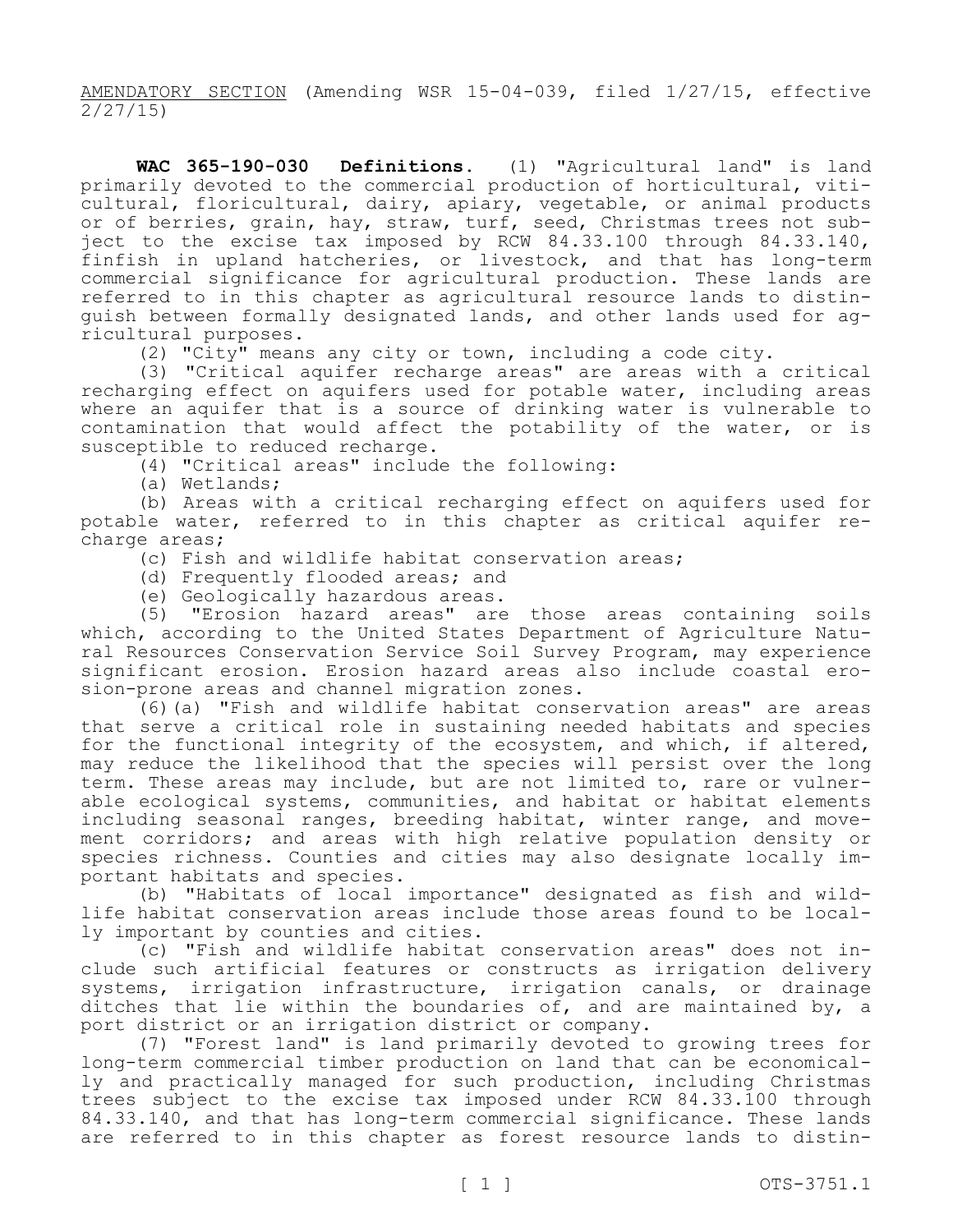guish between formally designated lands, and other lands used for forestry purposes.

(8) "Frequently flooded areas" are lands in the flood plain subject to at least a one percent or greater chance of flooding in any given year, or within areas subject to flooding due to high groundwater. These areas include, but are not limited to, streams, rivers, lakes, coastal areas, wetlands, and areas where high groundwater forms ponds on the ground surface.

(9) "Geologically hazardous areas" are areas that because of their susceptibility to erosion, sliding, earthquake, or other geological events, are not suited to siting commercial, residential, or industrial development consistent with public health or safety concerns.

(10) "Landslide hazard areas" are areas at risk of mass movement due to a combination of geologic, topographic, and hydrologic factors.

(11) "Long-term commercial significance" includes the growing capacity, productivity, and soil composition of the land for long-term commercial production, in consideration with the land's proximity to population areas, and the possibility of more intense uses of land. Long-term commercial significance means the land is capable of producing the specified natural resources at commercially sustainable levels for at least the ((twenty-year)) 20-year planning period, if adequately conserved. Designated mineral resource lands of long-term commercial significance may have alternative post-mining land uses, as provided by the Surface Mining Reclamation Act, comprehensive plan and development regulations, or other laws.

(12) "Mine hazard areas" are those areas directly underlain by, adjacent to, or affected by mine workings such as adits, tunnels, drifts, or air shafts.

(13) "Mineral resource lands" means lands primarily devoted to the extraction of minerals or that have known or potential long-term commercial significance for the extraction of minerals.

(14) "Minerals" include gravel, sand, and valuable metallic substances.

(15) "Natural resource lands" means agricultural, forest and mineral resource lands which have long-term commercial significance.

(16) "Public facilities" include streets, roads, highways, sidewalks, street and road lighting systems, traffic signals, domestic water systems, storm and sanitary sewer systems, parks and recreational facilities, and schools.

(17) "Public services" include fire protection and suppression, law enforcement, public health, education, recreation, environmental protection, and other governmental services.

(18) "Seismic hazard areas" are areas subject to severe risk of damage as a result of earthquake induced ground shaking, slope failure, settlement, soil liquefaction, debris flows, lahars, or tsunamis.

(19) "Species of local importance" are those species that are of local concern due to their population status or their sensitivity to habitat alteration or that are game species.

(20) "Urban growth" refers to growth that makes intensive use of land for the location of buildings, structures, and impermeable surfaces to such a degree as to be incompatible with the primary use of such land for the production of food, other agricultural products, or fiber, or the extraction of mineral resources. Urban growth typically requires urban governmental services. "Characterized by urban growth" refers to land having urban growth located on it, or to land located in relationship to an area with urban growth on it as to be appropriate for urban growth.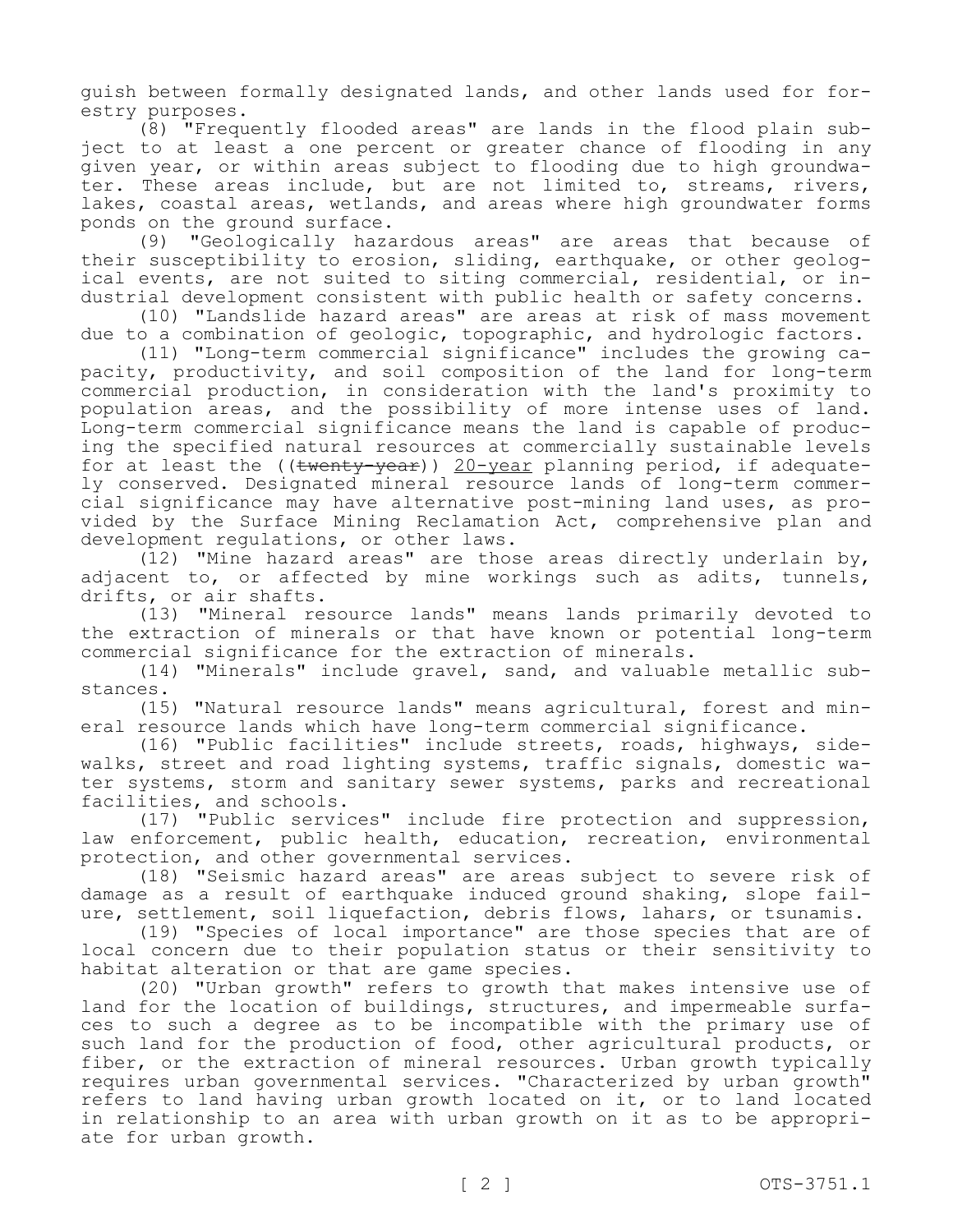(21) "Volcanic hazard areas" shall include areas subject to pyroclastic flows, lava flows, and inundation by debris flows, lahars, mudflows, or related flooding resulting from volcanic activity.

(22) "Watercourse" as defined in WAC 220-660-030(154).

(23) "Wellhead protection area (WHPA)" means protective areas associated with public drinking water sources established by water systems and approved or assigned by the state department of health.

(24) "Wetland" or "wetlands" means areas that are inundated or saturated by surface water or groundwater at a frequency and duration sufficient to support, and that under normal circumstances do support, a prevalence of vegetation typically adapted for life in saturated soil conditions. Wetlands generally include swamps, marshes, bogs, and similar areas. Wetlands do not include those artificial wetlands intentionally created from nonwetland sites, grass-lined swales, canals, detention facilities, wastewater treatment facilities, farm ponds, and landscape amenities, or those wetlands created after July 1, 1990, that were unintentionally created as a result of the construction of a road, street, or highway. However, wetlands may include those artificial wetlands intentionally created from nonwetland areas to mitigate conversion of wetlands, if permitted by the county or city.

AMENDATORY SECTION (Amending WSR 10-03-085, filed 1/19/10, effective 2/19/10)

**WAC 365-190-040 Process.** (1) The classification and designation of natural resource lands and critical areas is an important step among several in the overall growth management process. These steps, outlined in subsections (4) and (5) of this section comprise a vision of the future, and that vision gives direction to the steps in the form of specific goals and objectives. Under the act, the timing of the first steps coincided with development of the larger vision through the comprehensive planning process.

(2) The act required preliminary classifications and designations of natural resource lands and critical areas to be completed in 1991. Counties and cities planning under the act were to enact interim regulations to protect and conserve these natural resource lands and critical areas by September 1, 1991. By July 1, 1992, counties and cities not planning under the act were to bring their development regulations into conformance with their comprehensive plans. By July 1, 1993, counties and cities planning under the act were to adopt comprehensive plans, consistent with the goals of the act. Implementation of the comprehensive plans was to occur by the following year.

(3) Under RCW 36.70A.130, all counties and cities must review, and if needed, update their natural resource lands and critical areas designations. Counties and cities fully planning under the act must also review and, if needed, update their natural resource lands conservation provisions, comprehensive plans and development regulations. Legal challenges to some updates have led to clarifications of the ongoing review and update requirements in RCW 36.70A.130, and the process for implementing those requirements. The process description and recommendations in this section incorporate those clarifications and describe both the initial designation and conservation or protection of natural resource lands and critical areas, as well as subsequent local actions to amend those designations and provisions.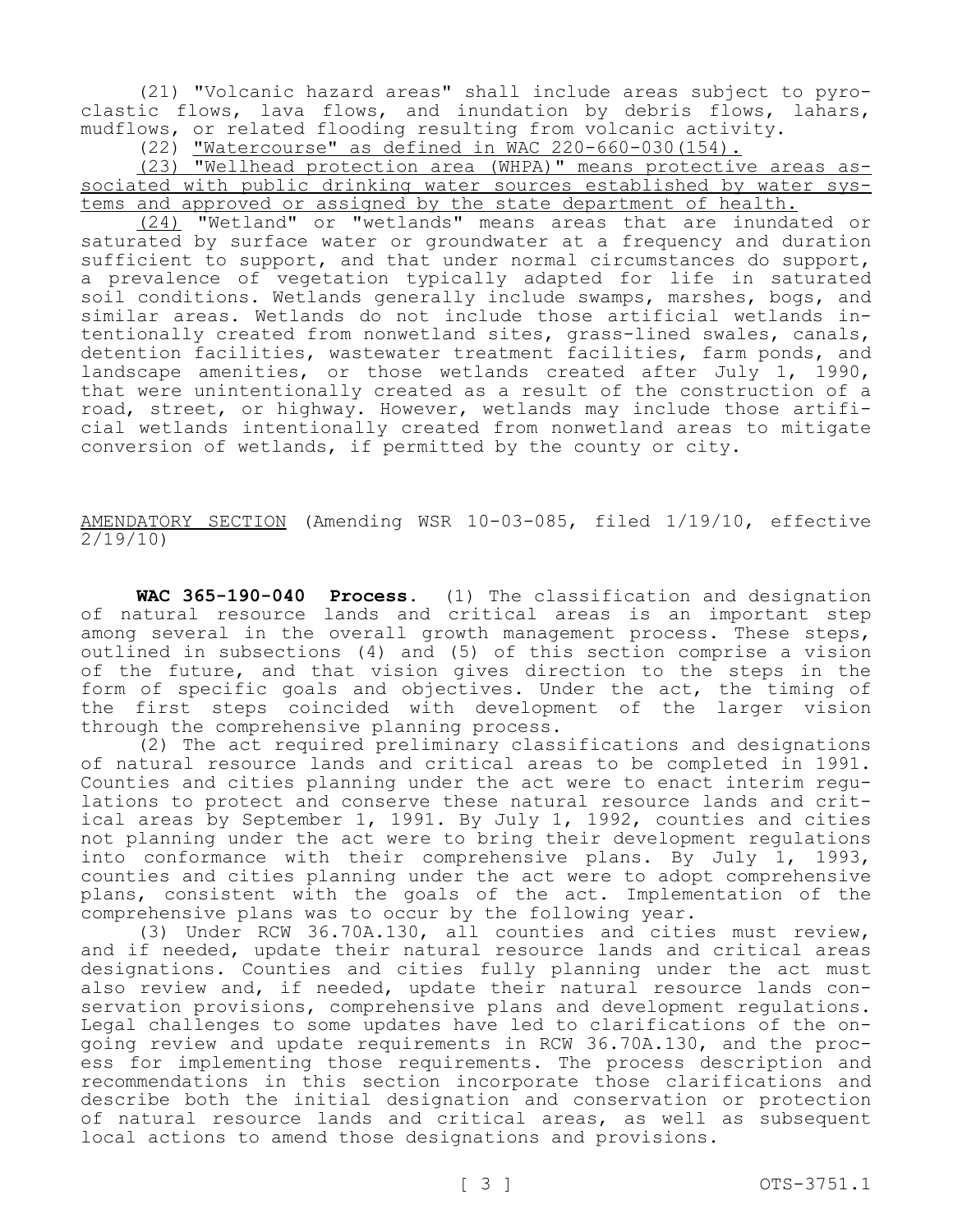(4) Classification is the first step in implementing RCW 36.70A.170 and requires defining categories to which natural resource lands and critical areas will be assigned.

(a) Counties and cities are encouraged to adopt classification schemes that are consistent with federal and state classification schemes and those of adjacent jurisdictions to ensure regional consistency. Specific classification schemes for natural resource lands and critical areas are described in WAC 365-190-050 through 365-190-130.

(b) State agency classification schemes are available for specific critical area types, including the wetlands rating systems for eastern and western Washington from the Washington state department of ecology, the priority habitats and species categories and recommendations from the Washington state department of fish and wildlife, and the high quality ecosystem and rare plant categories and listings from the department of natural resources, natural heritage program. The Washington state department of natural resources provides significant information on geologic hazards and aquatic resources that may be useful in classifying these critical areas. Not all areas classified by state agencies must be designated, but such areas may be likely candidates for designation. WAC 365-195-915 provides guidance when departing from science-based recommendations.

(5) Designation is the second step in implementing RCW 36.70A.170.

(a) Pursuant to RCW 36.70A.170, natural resource lands and critical areas must be designated based on their defined classifications. For planning purposes, designation establishes:

(i) The classification scheme;

(ii) The distribution, location, and extent of the uses of land, where appropriate, for agriculture, forestry, and mineral extraction; and

(iii) The general distribution, location, and extent of critical areas.

(b) Inventories and maps should indicate designations of natural resource lands and critical areas. In circumstances where critical areas cannot be readily identified, these areas should be designated by performance standards or definitions, so they can be specifically identified during the processing of a permit or development authorization.

(c) Designation means, at a minimum, formal adoption of a policy statement, and may include further legislative action. Designating inventoried lands for comprehensive planning and policy definition may be less precise than subsequent regulation of specific parcels for conservation and protection.

(d) Successful achievement of the natural resource industries goal set forth in RCW 36.70A.020 requires the conservation of land base sufficient in size and quality to maintain and enhance those industries, and the development and use of land use techniques that discourage uses incompatible to the management of designated lands.

(e) Mineral resource lands especially should be designated as close as possible to their likely end use areas, to avoid losing access to those valuable minerals by development, and to minimize the costs of production and transport. It is expected that mineral resource lands will be depleted of minerals over time, and that subsequent land uses may occur on these lands after mining is completed.

(6) Classifying, inventorying, and designating lands or areas does not imply a change in a landowner's right to use his or her land under current law. The law requires that natural resource land uses be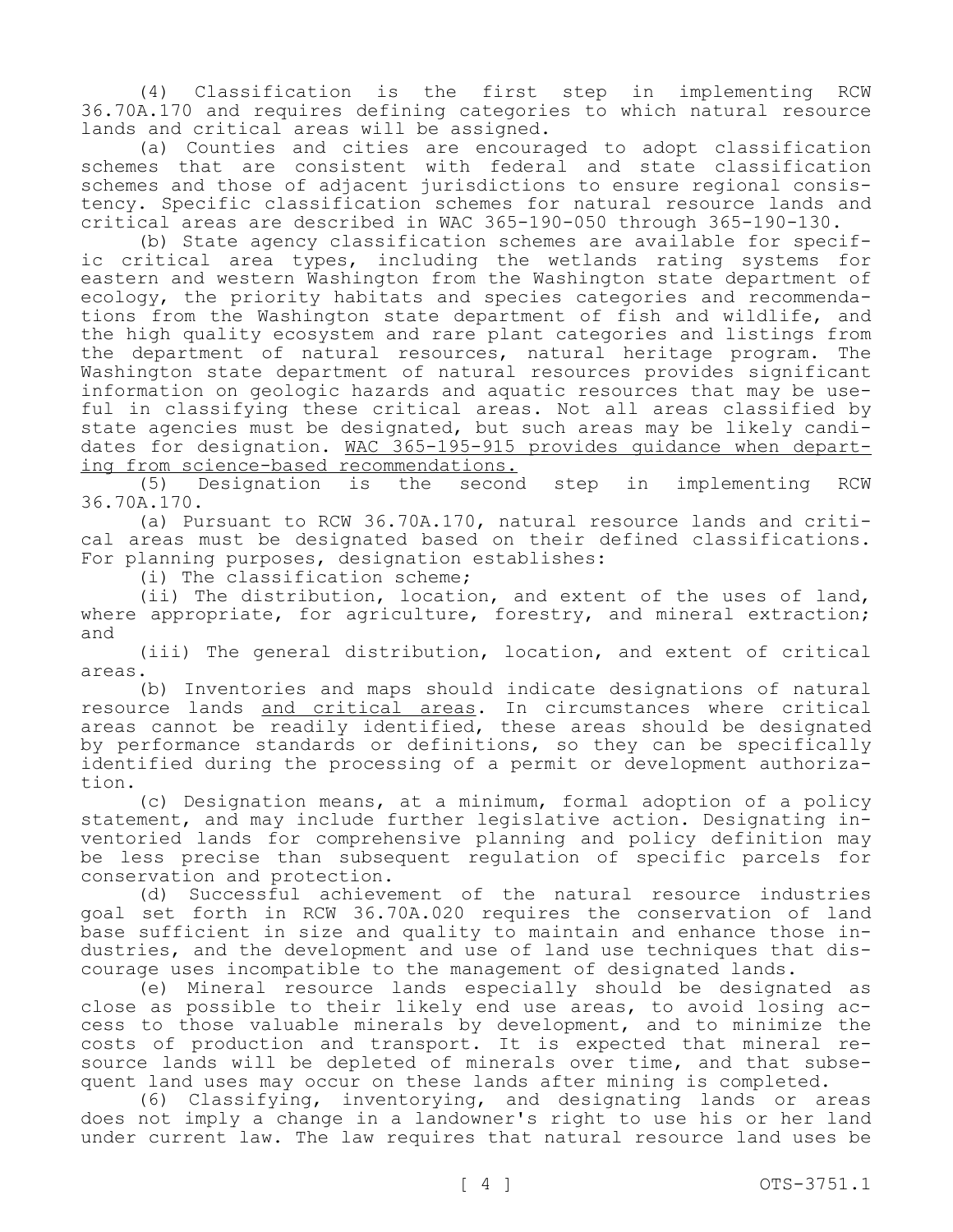protected from land uses on adjacent lands that would restrict resource production. Development regulations adopted to protect critical areas may limit some land development options. Land uses are regulated on a parcel basis and innovative land use management techniques should be applied when counties and cities adopt development regulations to conserve and protect designated natural resource lands and critical areas. The purpose of designating natural resource lands is to enable industries to maintain access to lands with long-term commercial significance for agricultural, forest, and mineral resource production. The purpose is not to confine all natural resource production activity only to designated lands nor to require designation as the basis for a permit to engage in natural resource production. The department provides technical assistance to counties and cities on a wide array of regulatory options and alternative land use management techniques.

(7) Overlapping designations. The designation process may result in critical area designations that overlay other critical area or natural resource land classifications. Overlapping designations should not necessarily be considered inconsistent. If two or more critical area designations apply to a given parcel, or portion of a given parcel, both or all designations apply.

(a) If a critical area designation overlies a natural resource land designation, both designations apply. For counties and cities required or opting to plan under the act, reconciling these multiple designations will be the subject of local development regulations adopted pursuant to RCW 36.70A.060.

(b) If two or more natural resource land designations apply, counties and cities must determine if these designations are incompatible. If they are incompatible, counties and cities should examine the criteria to determine which use has the greatest long-term commercial significance, and that resource use should be assigned to the lands being designated.

(8) Counties and cities must involve the public in classifying and designating natural resource lands and critical areas. The process should include:

(a) Public participation program:

(i) Public participation should include, at a minimum, representative participation from the following entities: Landowners; representatives of agriculture, forestry, mining, business, environmental, and community groups; tribal governments; representatives of adjacent counties and cities; and state agencies. The public participation program should include early and timely public notice of pending designations and regulations and should address proposed nonregulatory incentive programs.

(ii) Counties and cities are encouraged to consider a variety of opportunities to adequately communicate with the public. These methods of notification may include, but are not limited to, traditional forms of mailed notices, published announcements, electronic mail, and internet sites to distribute informational brochures, meeting times, project timelines, and design and map proposals to provide an opportunity for the public to participate.

(iii) The department provides technical assistance in preparing public participation programs.

(b) Adoption process. Statutory and local processes already in place governing land use decisions are the minimum processes required for designation and regulation pursuant to RCW 36.70A.060 and 36.70A.170. At a minimum the following steps should be included in the adoption process: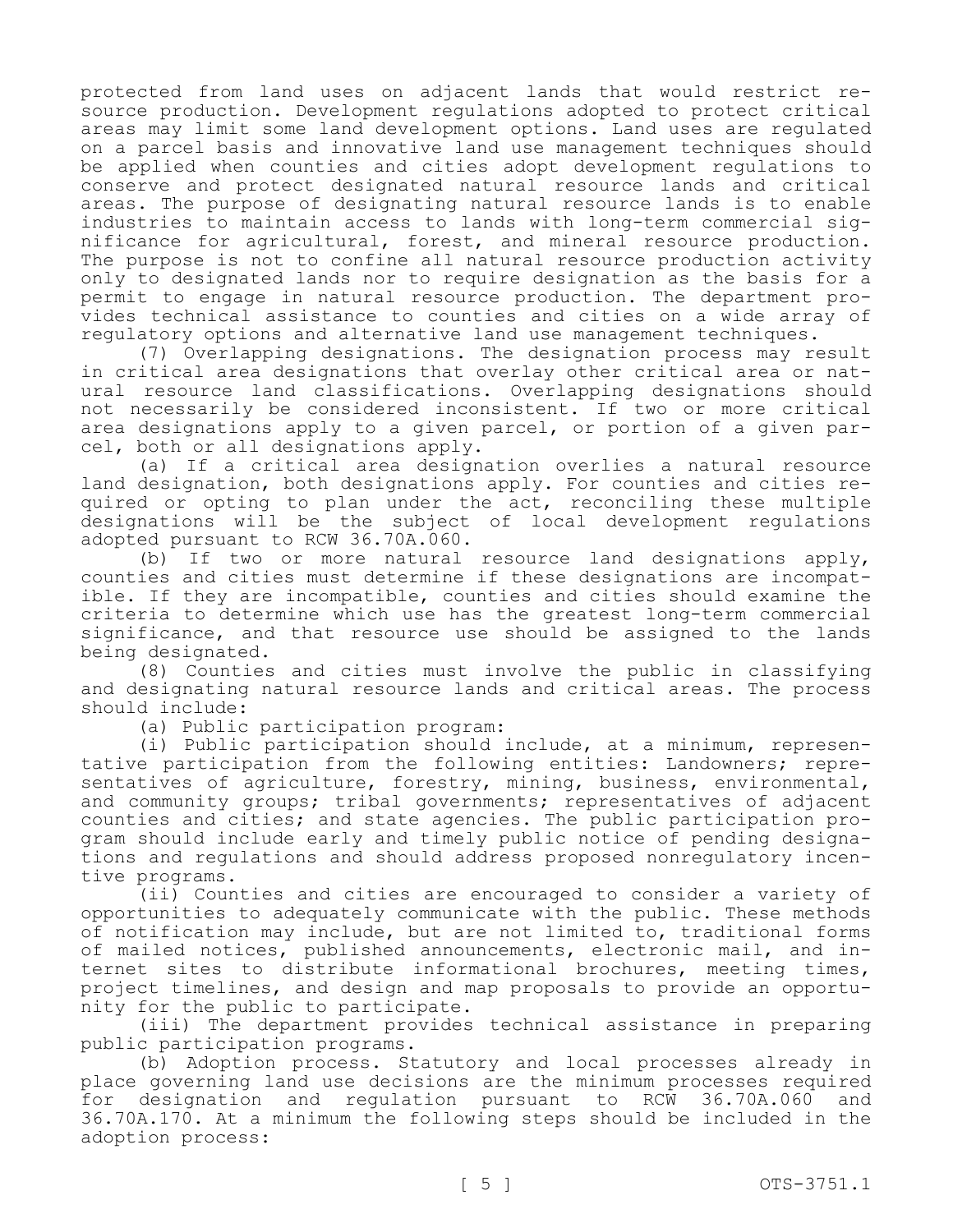(i) Accept the requirements of chapter 36.70A RCW;

(ii) Consider minimum guidelines developed by the department under RCW 36.70A.050;

(iii) Consider other definitions used by state and federal regulatory agencies;

(iv) Consider definitions used by similarly situated counties and cities;

(v) Determine recommended definitions and check conformance with minimum definitions in chapter 36.70A RCW;

(vi) Adopt definitions, classifications, and standards;

(vii) Apply definitions by mapping designated natural resource lands and critical areas; and

(viii) Establish procedures for amending natural resource lands and critical areas designations.

(c) Intergovernmental coordination.

(i) The act requires coordination among counties and cities to reconcile conflicts and strive for consistent definitions, standards, and designations within regions. The minimum coordination process may include one of two options:

(A) Notification option: Adjacent cities (or those with overlapping or adjacent planning areas); counties and the cities within them; and adjacent counties would provide each other and special purpose districts and special purpose districts within them notice of their intent to classify and designate natural resource lands and critical areas within their jurisdiction. Counties or cities receiving notice may provide comments and input to the notifying jurisdiction. The notifying jurisdiction specifies a comment period prior to adoption. Within (( $forty-five$ ))  $45$  days of the jurisdiction's date of adoption of classifications or designations, affected jurisdictions are supplied information on how to locate a copy of the proposal. The department may provide mediation services to counties and cities to help resolve disputed classifications or designations.

(B) Interlocal agreement option: Adjacent counties and cities; all the cities within a county; or several counties and the cities within them may choose to cooperatively classify and designate natural resource lands and critical areas within their jurisdictions. Counties and cities by interlocal agreement would identify the definitions, classification, designation, and process that will be used to classify and designate lands within their areas. State and federal agencies or tribes may participate in the interlocal agreement or be provided a method of commenting on designations and classifications prior to adoption by jurisdictions.

(ii) Counties or cities may begin with the notification option in (c)(i)(A) of this subsection and choose to change to the interlocal agreement method in (c)(i)(B) of this subsection prior to completion of the classification and designations within their jurisdictions. Approaches to intergovernmental coordination may vary between natural resource land and critical area designation. It is intended that state and federal agencies with land ownership or management responsibilities, special purpose districts, and Indian tribes with interests within the counties or cities adopting classification and designation be consulted and their input considered in the development and adoption of designations and classifications. The department may provide mediation services to help resolve disputes between counties and cities that are using either the notification or interlocal agreement method of coordinating between jurisdictions.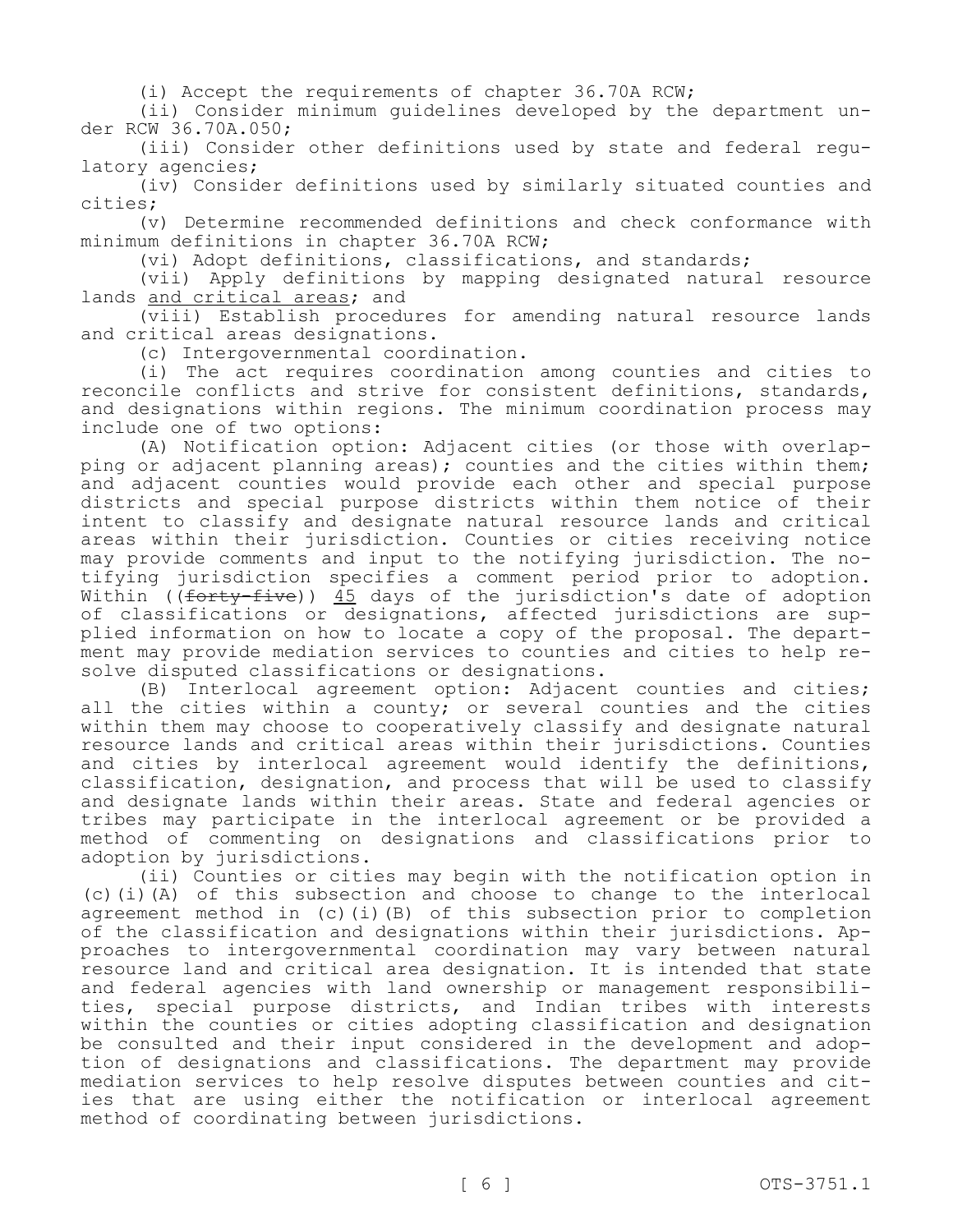(d) Mapping natural resource lands. Mapping should be done to identify designated natural resource lands. For counties and cities fully planning under the act, natural resource lands designations must be incorporated into the comprehensive plan land use element and should be shown on the future land use map required under RCW 36.70A.070.

(9) Evaluation. When counties and cities adopt a comprehensive plan, the act requires them to evaluate their designations and development regulations to assure that they are consistent with and implement the comprehensive plan. When considering changes to the designations or development regulations, counties and cities should seek interjurisdictional coordination and must include public participation.

(10) Designation amendment process.

(a) Land use planning is a dynamic process. ((Designation)) Natural resource lands review procedures should provide a rational and predictable basis for accommodating change.

(b)(i) De-designations of natural resource lands can undermine the original designation process. De-designations threaten the viability of natural resource lands and associated industries through conversion to incompatible land uses, and through operational interference on adjacent lands. Cumulative impacts from de-designations can adversely affect the ability of natural resource-based industries to operate.

(ii) Counties and cities should maintain and enhance natural resource-based industries and discourage incompatible uses. Because of the significant amount of time needed to review natural resource lands and potential impacts from incompatible uses, frequent, piecemeal dedesignations of resource lands should not be allowed. Site-specific proposals to de-designate natural resource lands must be deferred until a comprehensive countywide analysis is conducted.

(c) Reviewing natural resource lands designation. In classifying  $((and))$ , designating and de-designating natural resource lands, counties must ((approach the effort as a county-wide or regional process)) conduct a comprehensive countywide analysis. Counties and cities should not review natural resource lands designations solely on a parcel-by-parcel ((process)) basis. Designation amendments should be based on consistency with one or more of the following criteria:

(i) A change in circumstances pertaining to the comprehensive plan or public policy related to designation criteria in WAC  $365-190-050(3)$ ,  $365-190-060(2)$ , and  $365-190-070(3)$ ;

(ii) A change in circumstances to the subject property, which is beyond the control of the landowner and is related to designation criteria in WAC 365-190-050(3), 365-190-060(2), and 365-190-070(3);

(iii) An error in designation or failure to designate;

(iv) New information on natural resource land or critical area status related to the designation criteria in WAC 365-190-050(3), 365-190-060(2), and 365-190-070(3); or

(v) A change in population growth rates, or consumption rates, especially of mineral resources.

(11) Use of innovative land use management techniques.

(a) Natural resource uses have preferred and primary status in designated natural resource lands. Counties and cities must determine if and to what extent other uses will be allowed. If other uses are allowed, counties and cities should consider using innovative land management techniques that minimize land use incompatibilities and most effectively maintain current and future natural resource lands.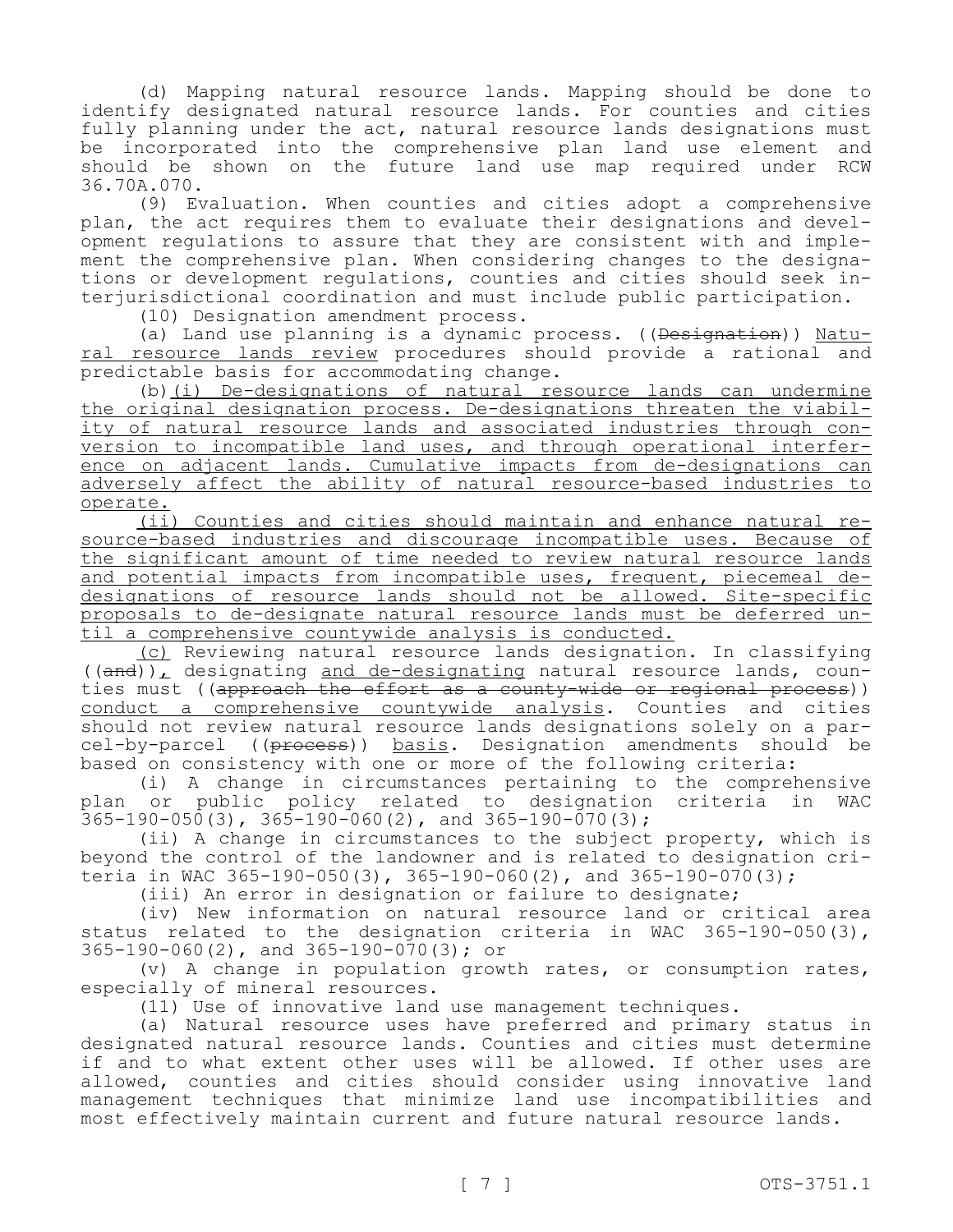(b) Techniques to conserve and protect agricultural, forest lands, and mineral resource lands include the purchase or transfer of development rights, fee simple purchase of the land, less than fee simple purchase, purchase with leaseback, buffering, land trades, conservation easements, current use assessments, innovative zoning, or other innovations which maintain current uses and assure the conservation of these natural resource lands.

(12) Development in and adjacent to agricultural, forest, and mineral resource lands shall assure the continued management of these lands for natural resource production. Uses that would convert natural resource lands to other uses or would interfere with the allowed natural resource uses must be prohibited except as authorized in accessory uses under RCW 36.70A.177 or other applicable statutes. Any uses adjacent to agricultural, forest, and mineral resource lands of long-term commercial significance must not interfere with their continued use for the production of agricultural, forest, or mineral products respectively. Counties and cities should consider the adoption of rightto-farm provisions, and may also adopt measures to conserve and enhance marine aquaculture. Covenants or easements recognizing that farming, forestry, and mining activities will occur should be imposed on new development in or adjacent to agricultural, forest, or mineral resource lands. Where buffering is used it should be on land within the adjacent development unless an alternative is mutually agreed on by adjacent landowners.

AMENDATORY SECTION (Amending WSR 10-22-103, filed 11/2/10, effective 12/3/10)

**WAC 365-190-050 Agricultural resource lands.** (1) In classifying  $((and))$ , designating and de-designating agricultural resource lands, counties must ((approach the effort as a county-wide or area-wide process)) conduct a comprehensive countywide analysis consistent with WAC 365-190-040(10). Counties and cities should not review resource lands designations solely on a parcel-by-parcel ((process)) basis. Counties and cities must have a program for the transfer or purchase of development rights prior to designating agricultural resource lands in urban growth areas. Cities are encouraged to coordinate their agricultural resource lands designations with their county and any adjacent jurisdictions.

(2) Once lands are designated, counties and cities planning under the act must adopt development regulations that assure the conservation of agricultural resource lands. Recommendations for those regulations are found in WAC 365-196-815.

(3) Lands should be considered for designation as agricultural resource lands based on three factors:

(a) The land is not already characterized by urban growth. To evaluate this factor, counties and cities should use the criteria contained in WAC 365-196-310.

(b) The land is used or capable of being used for agricultural production. This factor evaluates whether lands are well suited to agricultural use based primarily on their physical and geographic characteristics. Some agricultural operations are less dependent on soil quality than others, including some livestock production operations.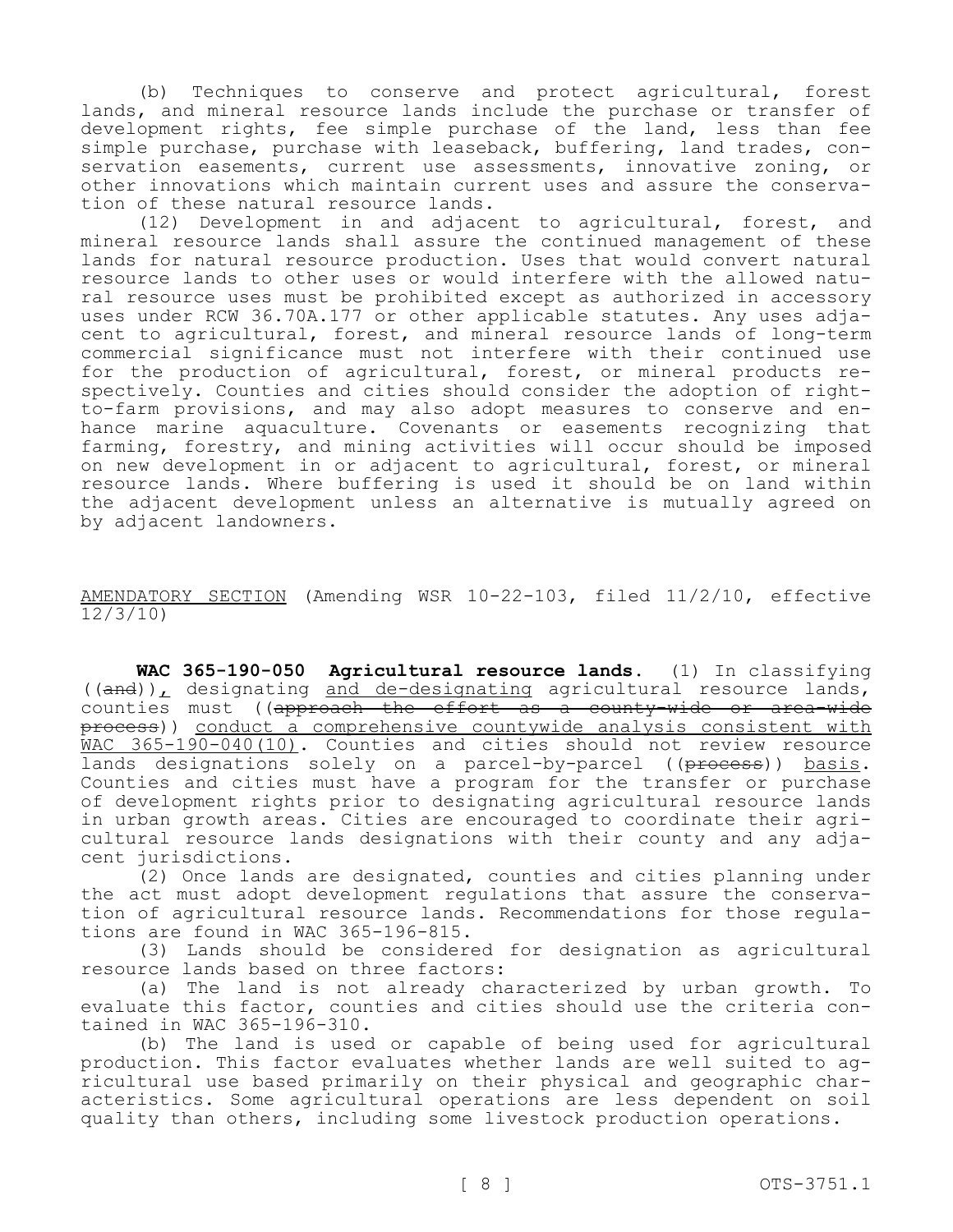(i) Lands that are currently used for agricultural production and lands that are capable of such use must be evaluated for designation. The intent of a landowner to use land for agriculture or to cease such use is not the controlling factor in determining if land is used or capable of being used for agricultural production. Land enrolled in federal conservation reserve programs is recommended for designation based on previous agricultural use, management requirements, and potential for reuse as agricultural land.

(ii) In determining whether lands are used or capable of being used for agricultural production, counties and cities shall use the land-capability classification system of the United States Department of Agriculture Natural Resources Conservation Service as defined in relevant Field Office Technical Guides. These eight classes are incorporated by the United States Department of Agriculture into map units described in published soil surveys, and are based on the growing capacity, productivity and soil composition of the land.

(c) The land has long-term commercial significance for agriculture. In determining this factor, counties and cities should consider the following nonexclusive criteria, as applicable:

(i) The classification of prime and unique farmland soils, and farmlands of statewide importance, as mapped by the Natural Resources Conservation Service;

(ii) The availability of public facilities, including roads used in transporting agricultural products;

(iii) Tax status, including whether lands are enrolled under the current use tax assessment under chapter 84.34 RCW and whether the optional public benefit rating system is used locally, and whether there is the ability to purchase or transfer land development rights;

(iv) The availability of public services;

(v) Relationship or proximity to urban growth areas;

(vi) Predominant parcel size;

(vii) Land use settlement patterns and their compatibility with agricultural practices;

(viii) Intensity of nearby land uses;

(ix) History of land development permits issued nearby;

(x) Land values under alternative uses; and

(xi) Proximity to markets.

(4) When designating agricultural resource lands, counties and cities may consider food security issues, which may include providing local food supplies for food banks, schools and institutions, vocational training opportunities in agricultural operations, and preserving heritage or artisanal foods.

(5) When applying the criteria in subsection (3)(c) of this section, the process should result in designating an amount of agricultural resource lands sufficient to maintain and enhance the economic viability of the agricultural industry in the county over the long term; and to retain supporting agricultural businesses, such as processors, farm suppliers, and equipment maintenance and repair facilities.

(6) Counties and cities may further classify additional agricultural lands of local importance. Classifying additional agricultural lands of local importance should include, in addition to general public involvement, consultation with the board of the local conservation district and the local committee of the farm service agency. It may also be useful to consult with any existing local organizations marketing or using local produce, including the boards of local farmers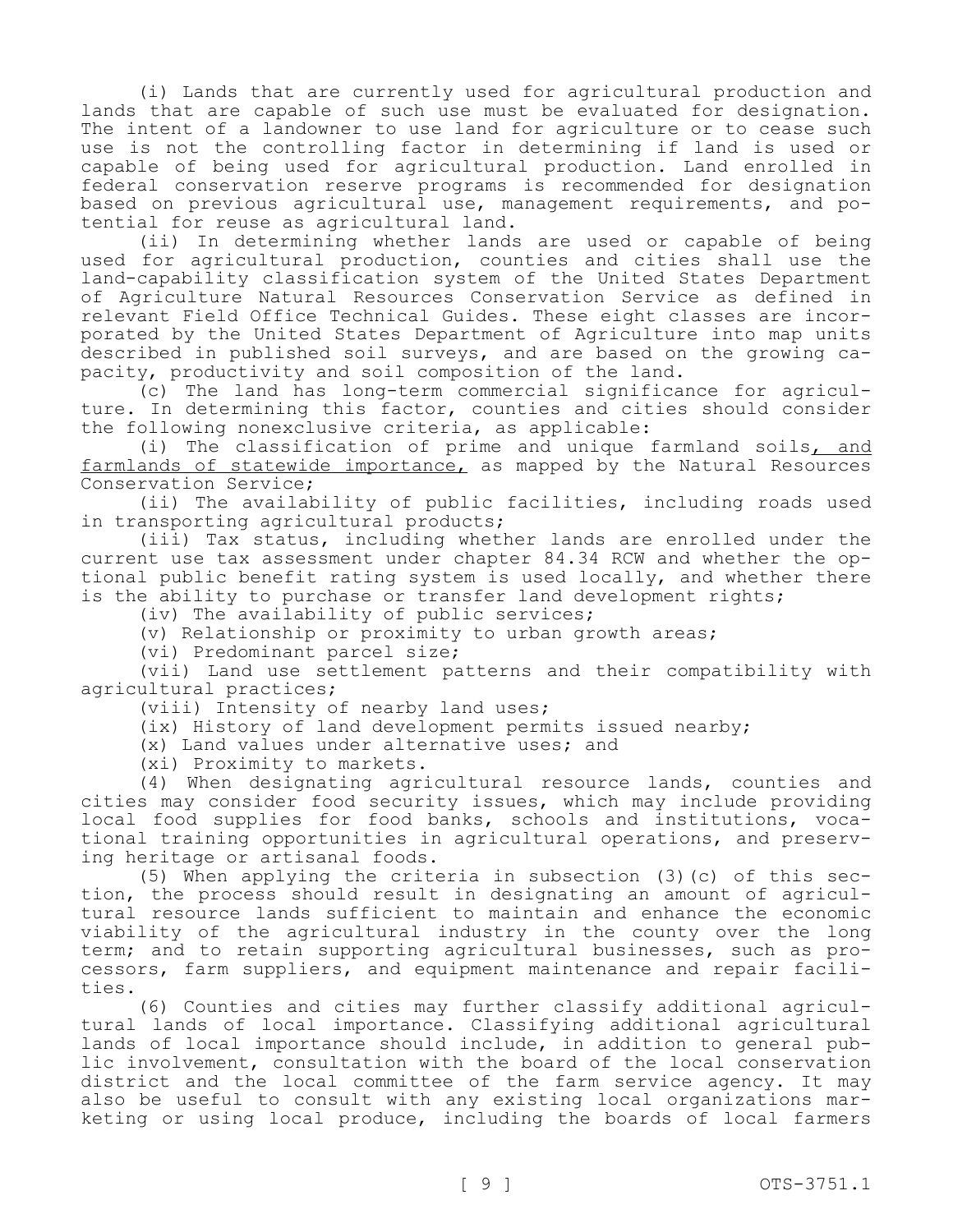markets, school districts, other large institutions, such as hospitals, correctional facilities, or existing food cooperatives.

These additional lands may include designated critical areas, such as bogs used to grow cranberries or farmed wetlands. Where these lands are also designated critical areas, counties and cities planning under the act must weigh the compatibility of adjacent land uses and development with the continuing need to protect the functions and values of critical areas and ecosystems.

AMENDATORY SECTION (Amending WSR 10-03-085, filed 1/19/10, effective 2/19/10)

**WAC 365-190-060 Forest resource lands.** (1) In classifying  $((and))$ , designating and de-designating forest resource lands, counties must ((approach the effort as a county-wide or regional process)) conduct a comprehensive countywide analysis consistent with WAC 365-190-040(10). Counties and cities should not review forest resource lands designations solely on a parcel-by-parcel basis. Counties and cities must have a program for the transfer or purchase of development rights prior to designating forest resource lands in urban growth areas. Cities are encouraged to coordinate their forest resource lands designations with their county and any adjacent jurisdictions. ((Counties and cities should not review forest resource lands designations solely on a parcel-by-parcel basis.))

(2) Lands should be designated as forest resource lands of longterm commercial significance based on three factors:

(a) The land is not already characterized by urban growth. To evaluate this factor, counties and cities should use the criteria contained in WAC 365-196-310.

(b) The land is used or capable of being used for forestry production. To evaluate this factor, counties and cities should determine whether lands are well suited for forestry use based primarily on their physical and geographic characteristics.

Lands that are currently used for forestry production and lands that are capable of such use must be evaluated for designation. The landowner's intent to either use land for forestry or to cease such use is not the controlling factor in determining if land is used or capable of being used for forestry production.

(c) The land has long-term commercial significance. When determining whether lands are used or capable of being used for forestry production, counties and cities should determine which land grade constitutes forest land of long-term commercial significance, based on local physical, biological, economic, and land use considerations. Counties and cities should use the private forest land grades of the department of revenue (WAC 458-40-530). This system incorporates consideration of growing capacity, productivity, and soil composition of the land. Forest land of long-term commercial significance will generally have a predominance of the higher private forest land grades. However, the presence of lower private forest land grades within the areas of predominantly higher grades need not preclude designation as forest land.

(3) Counties and cities may also consider secondary benefits from retaining commercial forestry operations. Benefits from retaining commercial forestry may include protecting air and water quality, main-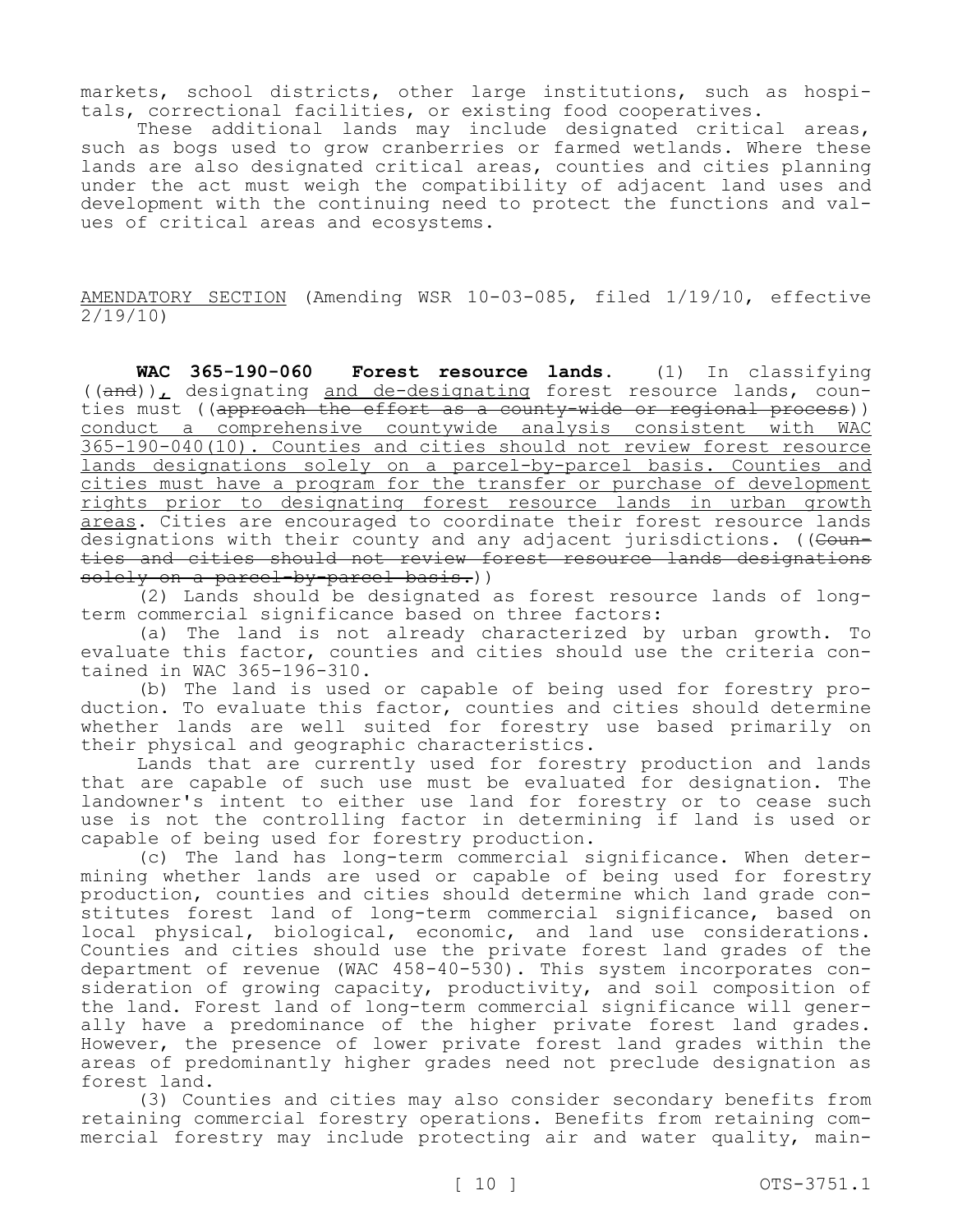taining adequate aquifer recharge areas, reducing forest fire risks, supporting tourism and access to recreational opportunities, providing carbon sequestration benefits, and improving wildlife habitat and connectivity for upland species. These are only potential secondary benefits from retaining commercial forestry operations, and should not be used alone as a basis for designating or de-designating forest resource lands.

(4) Counties and cities must also consider the effects of proximity to population areas and the possibility of more intense uses of the land as indicated by the following criteria as applicable:

(a) The availability of public services and facilities conducive to the conversion of forest land;

(b) The proximity of forest land to urban and suburban areas and rural settlements: Forest lands of long-term commercial significance are located outside the urban and suburban areas and rural settlements;

(c) The size of the parcels: Forest lands consist of predominantly large parcels;

(d) The compatibility and intensity of adjacent and nearby land use and settlement patterns with forest lands of long-term commercial significance;

(e) Property tax classification: Property is assessed as open space or forest land pursuant to chapter 84.33 or 84.34 RCW;

(f) Local economic conditions which affect the ability to manage timberlands for long-term commercial production; and

(g) History of land development permits issued nearby.

(5) When applying the criteria in subsection (4) of this section, counties or cities should designate at least the minimum amount of forest resource lands needed to maintain economic viability for the forestry industry and to retain supporting forestry businesses, such as loggers, mills, forest product processors, equipment suppliers, and equipment maintenance and repair facilities. Economic viability in this context is that amount of designated forestry resource land needed to maintain economic viability of the forestry industry in the region over the long term.

AMENDATORY SECTION (Amending WSR 10-03-085, filed 1/19/10, effective 2/19/10)

**WAC 365-190-070 Mineral resource lands.** (1) In classifying, designating and de-designating mineral resource lands, counties and cities must ((approach the effort as a county-wide or regional process)) conduct a comprehensive countywide analysis consistent with WAC 365-190-040(10), with the exception of owner-initiated requests for designation. Counties and cities should not review mineral resource lands designations solely on a parcel-by-parcel basis. Counties and cities may de-designate mineral resource lands without a comprehensive countywide analysis if mining operations have ceased and the site reclaimed.

(2) Counties and cities must identify and classify mineral resource lands from which the extraction of minerals occurs or can be anticipated. Counties and cities may consider the need for a longer planning period specifically to address mineral resource lands, based on the need to assure availability of minerals for future uses, and to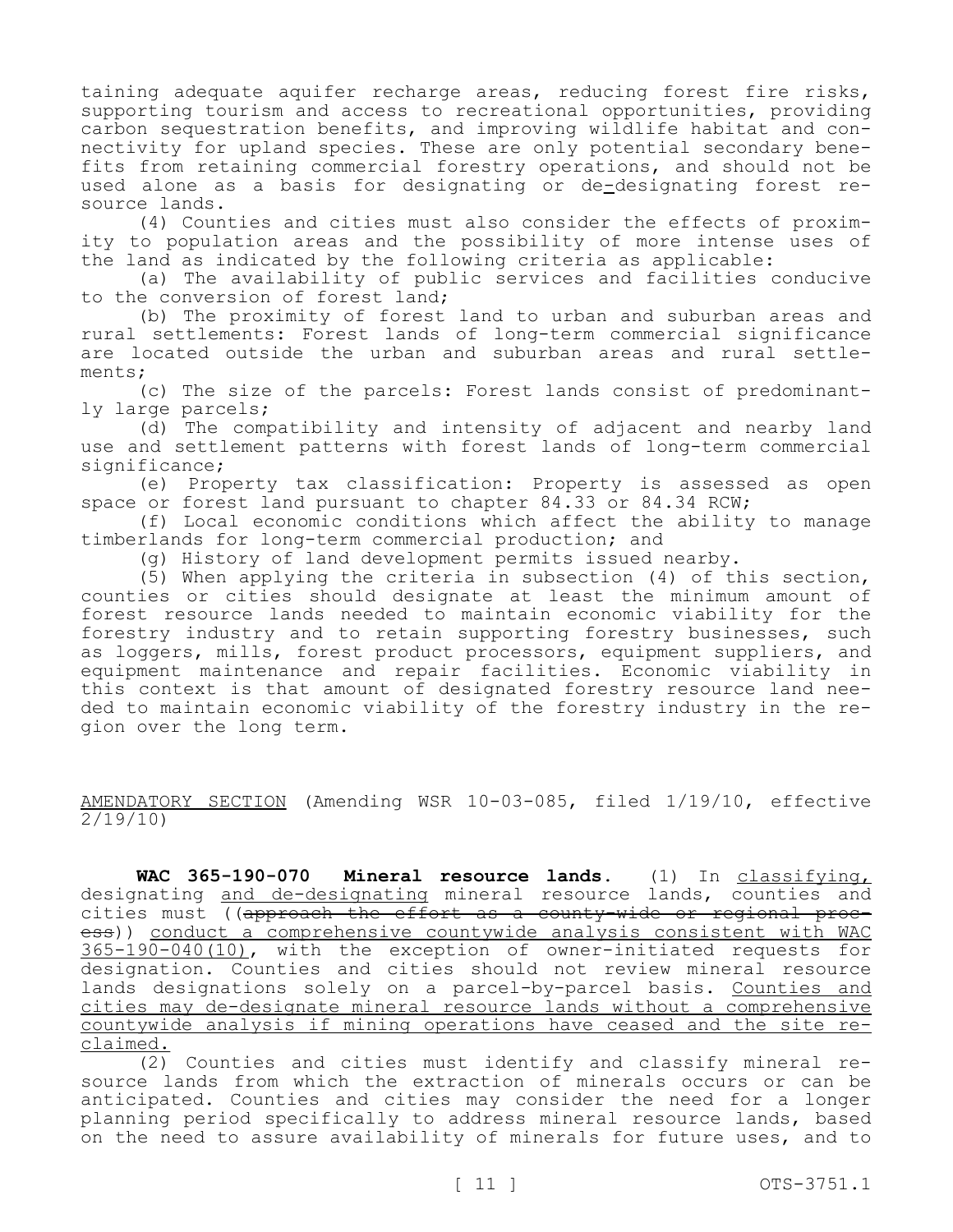not inadvertently preclude access to available mineral resources due to incompatible development. Other proposed land uses within these areas may require special attention to ensure future supply of aggregate and mineral resource material, while maintaining a balance of land uses.

(3) Classification criteria.

(a) Counties and cities classify mineral resource lands based on geologic, environmental, and economic factors, existing land uses, and land ownership. It is expected that mineral resource lands will be depleted of minerals over time, and that subsequent land uses may occur on these lands after mining is completed. Counties and cities may approve and permit land uses on these mineral resource lands to occur after mining is completed.

(b) Counties and cities should classify lands with potential long-term commercial significance for extracting at least the following minerals: Sand, gravel, and valuable metallic substances. Other minerals may be classified as appropriate.

(c) When classifying these areas, counties and cities should use maps and information on location and extent of mineral deposits provided by the department of natural resources, the United States Geological Service and any relevant information provided by property owners. Counties and cities may also use all or part of a detailed minerals classification system developed by the department of natural resources.

(d) Classifying mineral resource lands should be based on the geology and the distance to market of potential mineral resource lands, including:

(i) Physical and topographic characteristics of the mineral resource site, including the depth and quantity of the resource and depth of the overburden;

(ii) Physical properties of the resource including quality and type;

(iii) Projected life of the resource;

(iv) Resource availability in the region; and

(v) Accessibility and proximity to the point of use or market.

(e) Other factors to consider when classifying potential mineral resource lands should include three aspects of mineral resource lands:

(i) The ability to access needed minerals may be lost if suitable mineral resource lands are not classified and designated; and

(ii) The effects of proximity to population areas and the possibility of more intense uses of the land in both the short and longterm, as indicated by the following:

(A) General land use patterns in the area;

(B) Availability of utilities, including water supply;

(C) Surrounding parcel sizes and surrounding uses;

(D) Availability of public roads and other public services; and

(E) Subdivision or zoning for urban or small lots.

(iii) Energy costs of transporting minerals.

(4) Designation of mineral resource lands.

(a) Counties and cities must designate known mineral deposits so that access to mineral resources of long-term commercial significance is not knowingly precluded. Priority land use for mineral extraction should be retained for all designated mineral resource lands.

(b) In designating mineral resource lands, counties and cities should determine if adequate mineral resources are available for projected needs from currently designated mineral resource lands.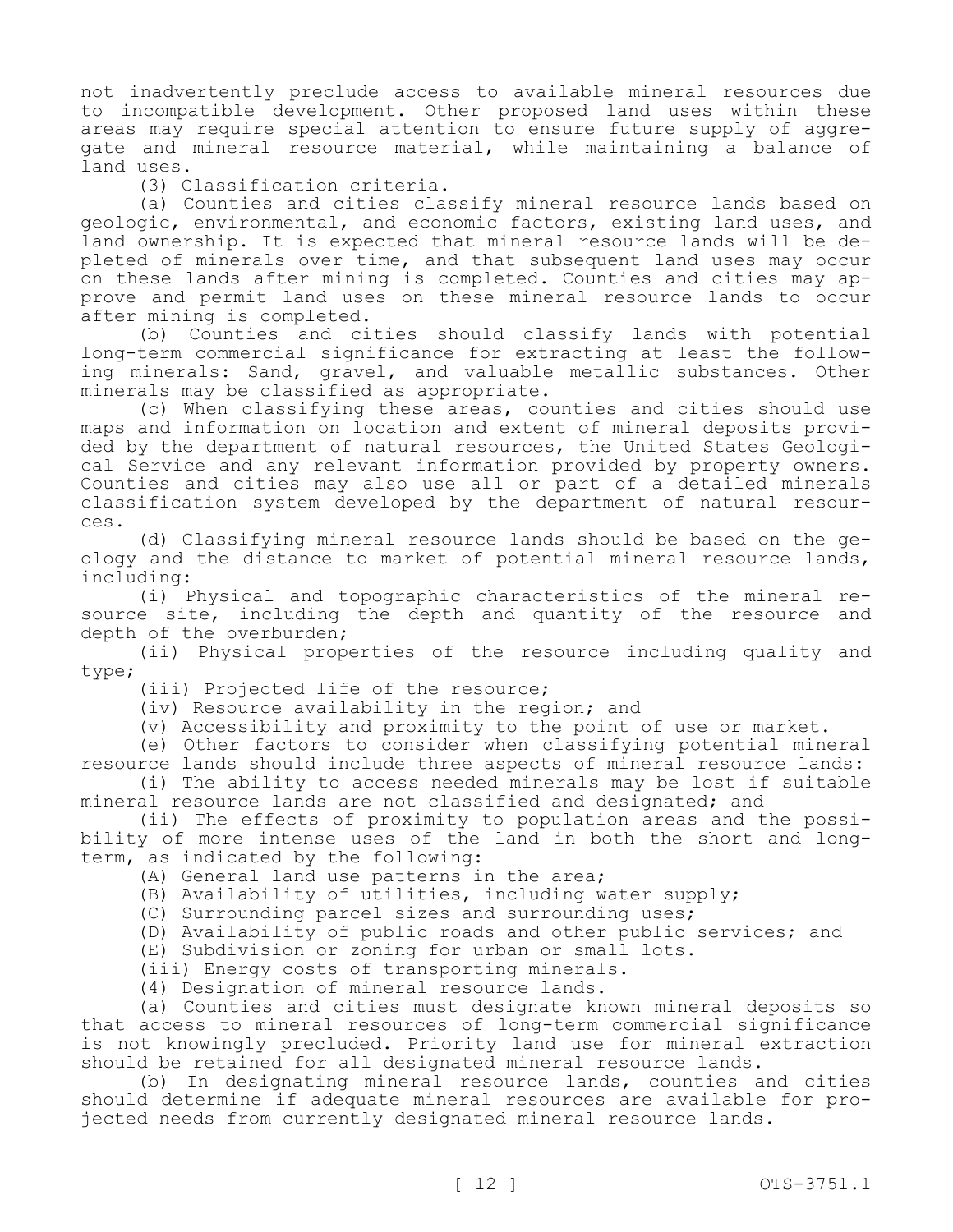(c) Counties and cities may consult with the department of transportation and the regional transportation planning organization to determine projected future mineral resource needs for large transportation projects planned in their area.

(d) In designating mineral resource lands, counties and cities must also consider that mining may be a temporary use at any given mine, depending on the amount of minerals available and the consumption rate, and that other land uses can occur on the mine site after mining is completed, subject to approval.

(e) Successful achievement of the natural resource industries goal set forth in RCW 36.70A.020 requires the conservation of a land base sufficient in size and quality to maintain and enhance those industries and the development and use of land use techniques that discourage uses incompatible with the management of designated lands.

## AMENDATORY SECTION (Amending WSR 10-03-085, filed 1/19/10, effective 2/19/10)

**WAC 365-190-080 Critical areas.** (1) Counties and cities must protect critical areas. Counties and cities required or opting to plan under the act must consider the definitions and guidelines in this chapter when designating critical areas and when preparing development regulations that protect the functions and values of critical areas to ensure no net loss of ecological functions and values. The department provides additional recommendations for adopting critical areas regulations in WAC 365-196-485.

(2) Counties and cities must include the best available science as described in chapter 365-195 WAC, when designating critical areas and when developing policies and regulations that protect critical areas. Counties and cities must give special consideration to conservation or protection measures necessary to preserve or enhance anadromous fisheries. Counties and cities are encouraged to also protect both surface and groundwater resources, because these waters often recharge wetlands, streams and lakes.

(3) Counties and cities are encouraged to develop a coordinated regional critical areas protection program that combines interjurisdictional cooperation, public education, incentives to promote voluntary protective measures, and regulatory standards that serve to protect these critical areas.

(4) Counties and cities should designate critical areas by using maps and performance standards.

(a) Maps may benefit the public by increasing public awareness of critical areas and their locations. County and city staff may also benefit from maps which provide a useful tool for determining whether a particular land use permit application may affect a critical area. However, because maps may be too inexact for regulatory purposes, counties and cities should rely primarily on performance standards to protect critical areas. Counties and cities should apply performance standards to protect critical areas when a land use permit decision is made.

(b) Counties and cities should clearly state that maps showing known critical areas are only for information or illustrative purposes.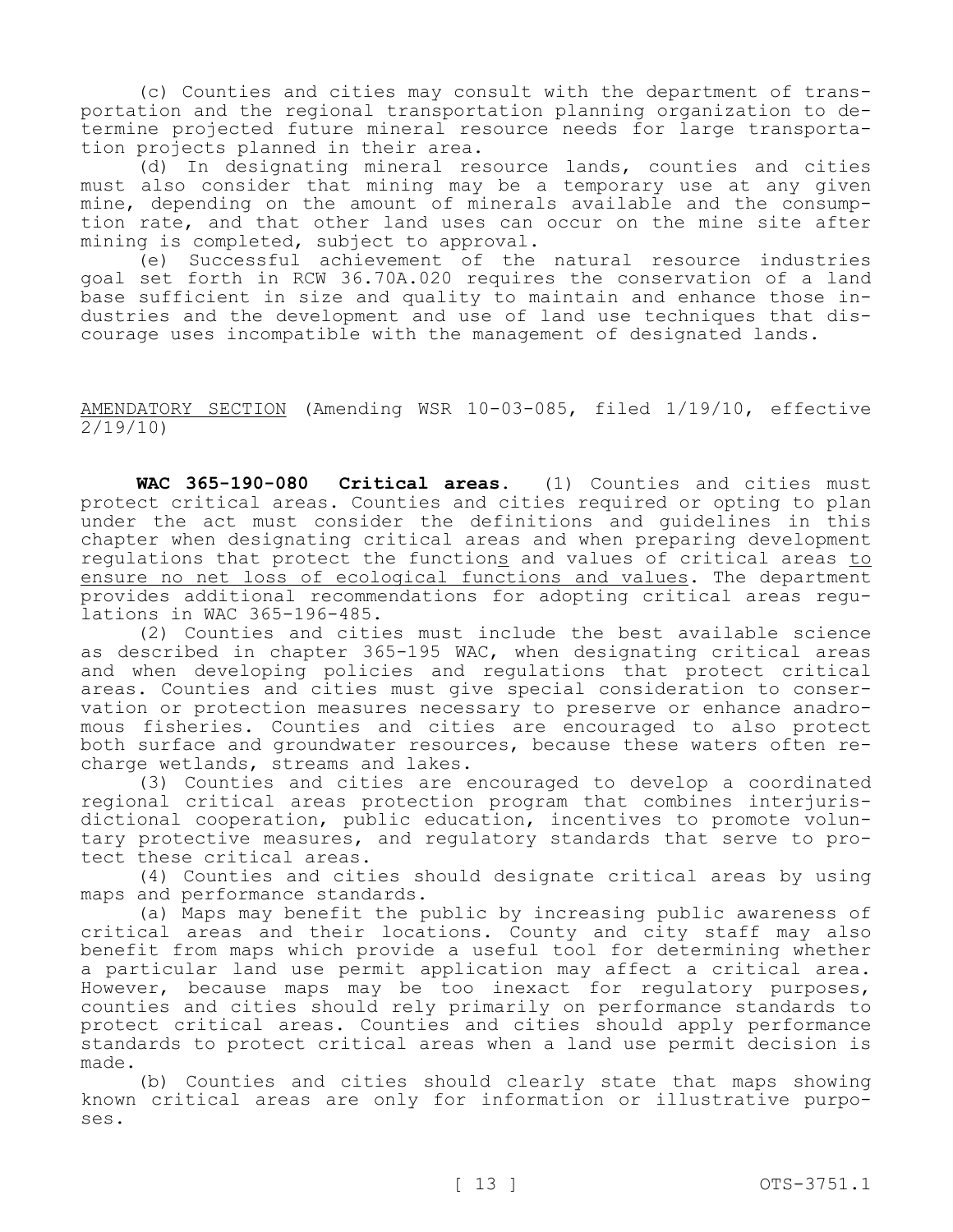AMENDATORY SECTION (Amending WSR 10-03-085, filed 1/19/10, effective 2/19/10)

**WAC 365-190-090 Wetlands.** (1) The wetlands of Washington state are fragile ecosystems that serve a number of important beneficial functions. Wetlands assist in reducing erosion, siltation, flooding, ground and surface water pollution, and provide wildlife, plant, and fisheries habitats. Wetlands destruction or impairment may result in increased public and private costs and property losses.

(2) In designating wetlands for regulatory purposes, counties and cities must use the definition of wetlands in RCW 36.70A.030. Counties and cities are requested and encouraged to make their actions consistent with the intent and goals of "protection of wetlands," Executive Orders 89-10 and 90-04 as they existed on September 1, 1990. Additionally, counties and cities should consider wetlands protection guidance provided by the department of ecology, including the management recommendations based on the best available science, mitigation guidance, and provisions addressing the option of using wetland mitigation banks.

(3) Wetlands rating systems. Wetland functions vary widely.

(a) When designating wetlands, counties and cities should use a rating system that evaluates the existing wetland functions and values to determine what functions must be protected.

(b) In developing wetlands rating systems, counties and cities should consider using the wetland rating system developed jointly by the department of ecology and the United States Army Corps of Engineers.

(c) If a county or city chooses to use an alternative rating system, it must include the best available science.

(d) A rating system should evaluate, at a minimum, the following factors:

(i) Wetlands functions and values;

(ii) Degree of sensitivity to disturbance;

(iii) Rarity;

(iv) The degree to which a wetland contributes to functions and values of a larger ecosystem. Rating systems should generally rate wetlands higher when they are well-connected to adjacent or nearby habitats, are part of an intact ecosystem or function in a network of critical areas; and

(v) The ability to replace the functions and values through compensatory mitigation.

(4) Counties and cities may use the National Wetlands Inventory and a landscape-scale watershed characterization as information sources for determining the approximate distribution and extent of wetlands. The National Wetlands Inventory is an inventory providing maps of wetland areas according to the definition of wetlands issued by the United States Department of Interior Fish and Wildlife Service. A landscape-scale watershed characterization may identify areas that are conducive to forming wetlands based on topography, soils and geology, and hydrology. Regardless, any potential locations of wetlands ((based on the National Wetlands Inventory or landscape-scale watershed characterization)) should be confirmed by field visits, either before or as part of permitting activities, and identified wetlands should have their boundaries delineated for regulation consistent with the wetlands definition in RCW 36.70A.030.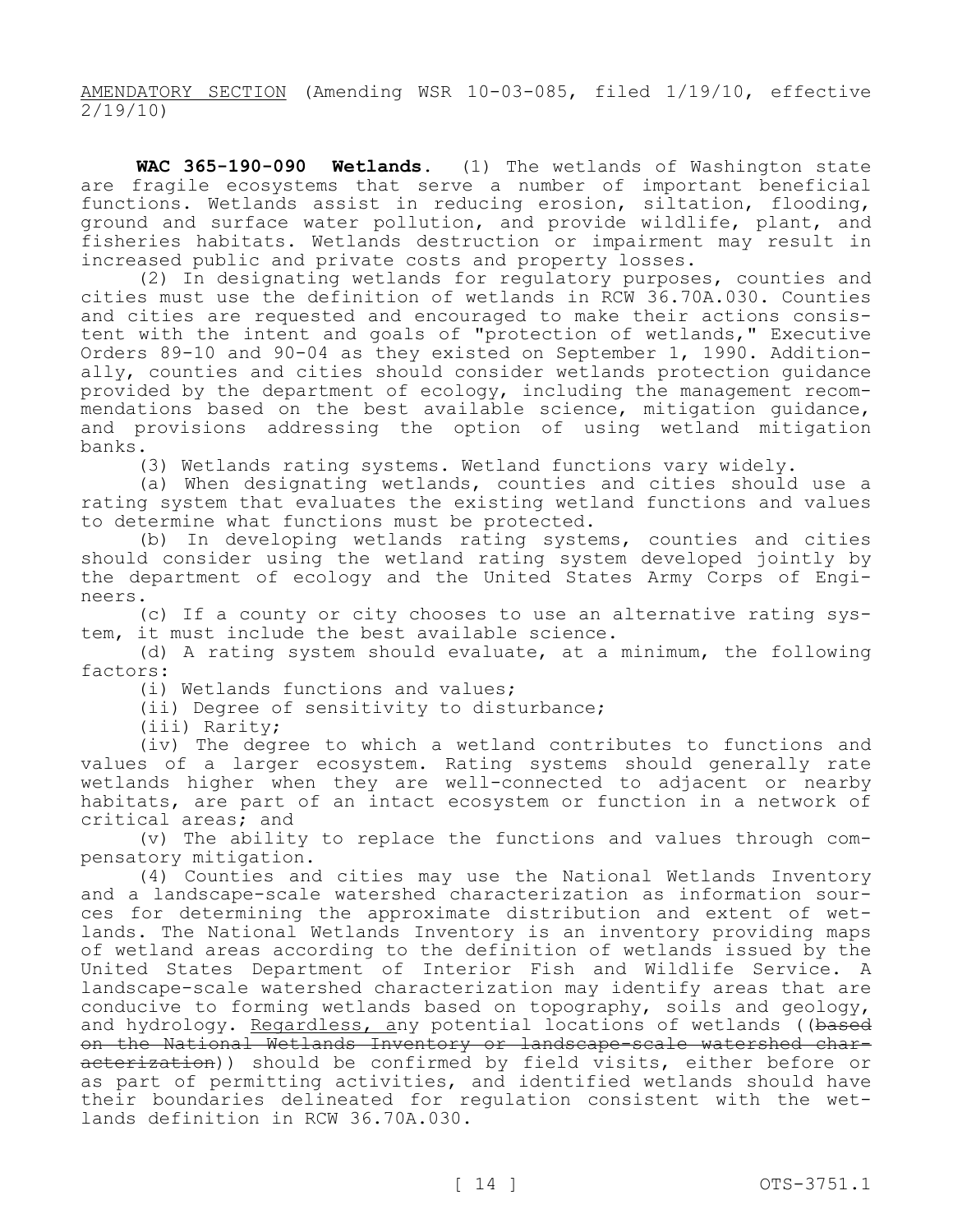(5) Counties and cities must use the methodology for regulatory delineations in the adopted state manual identified in RCW 36.70A.175.

AMENDATORY SECTION (Amending WSR 10-03-085, filed 1/19/10, effective 2/19/10)

**WAC 365-190-100 Critical aquifer recharge areas.** (1) Potable water is an essential life sustaining element for people and many other species. Much of Washington's drinking water comes from groundwater. Once groundwater is contaminated it is difficult, costly, and sometimes impossible to clean up. Preventing contamination is necessary to avoid exorbitant costs, hardships, and potential physical harm to people and ecosystems.

(2) The quality and quantity of groundwater in an aquifer is inextricably linked to its recharge area. Where aquifers and their recharge areas have been studied, affected counties and cities should use this information as the basis for classifying and designating these areas. Where no specific studies have been done, counties and cities may use existing soil and surficial geologic information to determine where recharge areas exist. To determine the threat to groundwater quality, existing land use activities and their potential to lead to contamination should be evaluated.

(3) Counties and cities must classify recharge areas for aquifers according to the aquifer vulnerability. Vulnerability is the combined effect of hydrogeological susceptibility to contamination and the contamination loading potential. High vulnerability ( $(\pm s)$ ) may be indicated by hydrogeological conditions that facilitate degradation, particularly where combined with land uses that contribute, or may potentially contribute, directly or indirectly to contamination that may degrade groundwater((, and hydrogeologic conditions that facilitate  $degradation)$ . Low vulnerability ((is)) may be indicated by the combination of hydrogeological conditions that do not facilitate degradation and land uses that do not contribute, or are not likely to con- $\overline{\text{tribute}}$  contaminants that will degrade groundwater( $\overline{(\tau)}$  and by hydrogeologic conditions that do not facilitate degradation)). Hydrological conditions may include those induced by limited recharge of an aquifer. Reduced aquifer recharge from effective impervious surfaces may result in higher concentrations of contaminants than would otherwise occur.

(a) To characterize hydrogeologic susceptibility of the recharge area to contamination, counties and cities may consider the following physical characteristics:

(i) Depth to groundwater;

(ii) Aquifer properties such as hydraulic conductivity, gradients, and size;

(iii) Soil (texture, permeability, and contaminant attenuation properties);

(iv) Characteristics of the vadose zone including permeability and attenuation properties; and

(v) Other relevant factors.

(b) The following may be considered to evaluate vulnerability based on the contaminant loading potential:

(i) General land use;

(ii) Waste disposal sites;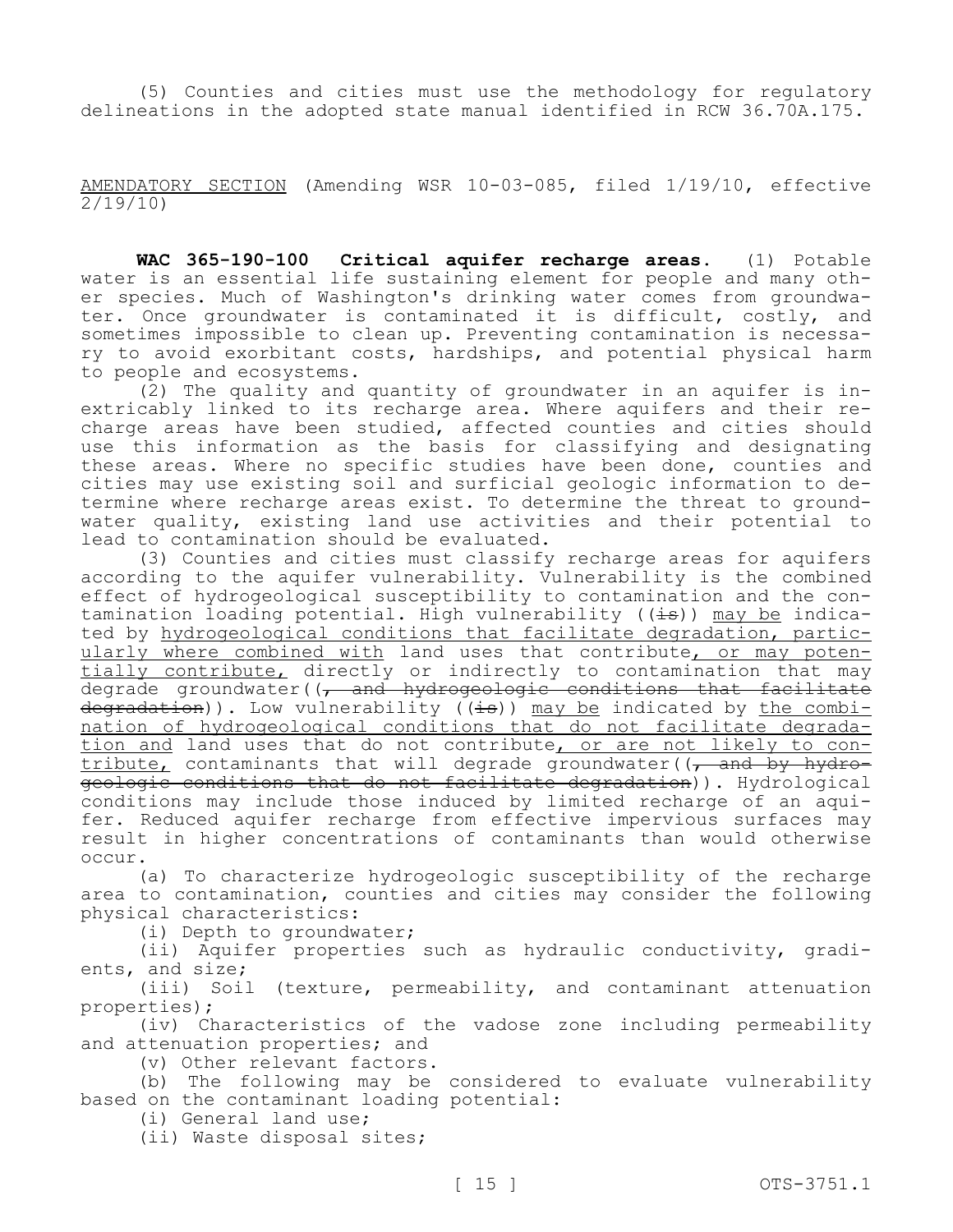(iii) Agriculture activities;

(iv) Well logs and water quality test results;

(v) Proximity to marine shorelines; and

(vi) Other information about the potential for contamination.

(4) A classification strategy for aquifer recharge areas should be to maintain the quality, and if needed, the quantity of the groundwater, with particular attention to recharge areas of high susceptibility.

(a) In recharge areas that are highly vulnerable, studies should be initiated to determine if groundwater contamination has occurred. Classification of these areas should include consideration of the degree to which the aquifer is used as a potable water source, feasibility of protective measures to preclude further degradation, availability of treatment measures to maintain potability, and availability of alternative potable water sources.

(b) Examples of areas with a critical recharging effect on aquifers used for potable water may include:

(i) Recharge areas for sole source aquifers designated pursuant to the Federal Safe Drinking Water Act;<br>(ii) Areas established for spec

Areas established for special protection pursuant to a groundwater management program, chapters 90.44, 90.48, and 90.54 RCW, and chapters  $173-100$  and  $173-200$  WAC;

(iii) Areas designated for wellhead protection pursuant to the Federal Safe Drinking Water Act;

(iv) Areas near marine waters where aquifers may be subject to saltwater intrusion; and

(v) Other areas meeting the definition of "areas with a critical recharging effect on aquifers used for potable water" in these guidelines.

(c) Some aquifers may also have critical recharging effects on streams, lakes, and wetlands that provide critical fish and wildlife habitat. Protecting adequate recharge of these aquifers may provide additional benefits in maintaining fish and wildlife habitat conservation areas.

AMENDATORY SECTION (Amending WSR 10-03-085, filed 1/19/10, effective 2/19/10)

**WAC 365-190-110 Frequently flooded areas.** ((Frequently flooded areas.)) Flood plains and other areas subject to flooding perform important hydrologic functions and may present a risk to persons and property.

(1) Classifications of frequently flooded areas should include, at a minimum, the 100-year flood plain designations of the Federal Emergency Management Agency and the National Flood Insurance Program.

(2) Counties and cities should consider the following when designating and classifying frequently flooded areas:

(a) Effects of flooding on human health and safety, and to public facilities and services;

(b) Available documentation including federal, state, and local laws, regulations, and programs, local studies and maps, and federal flood insurance programs, including the provisions for urban growth areas in RCW 36.70A.110;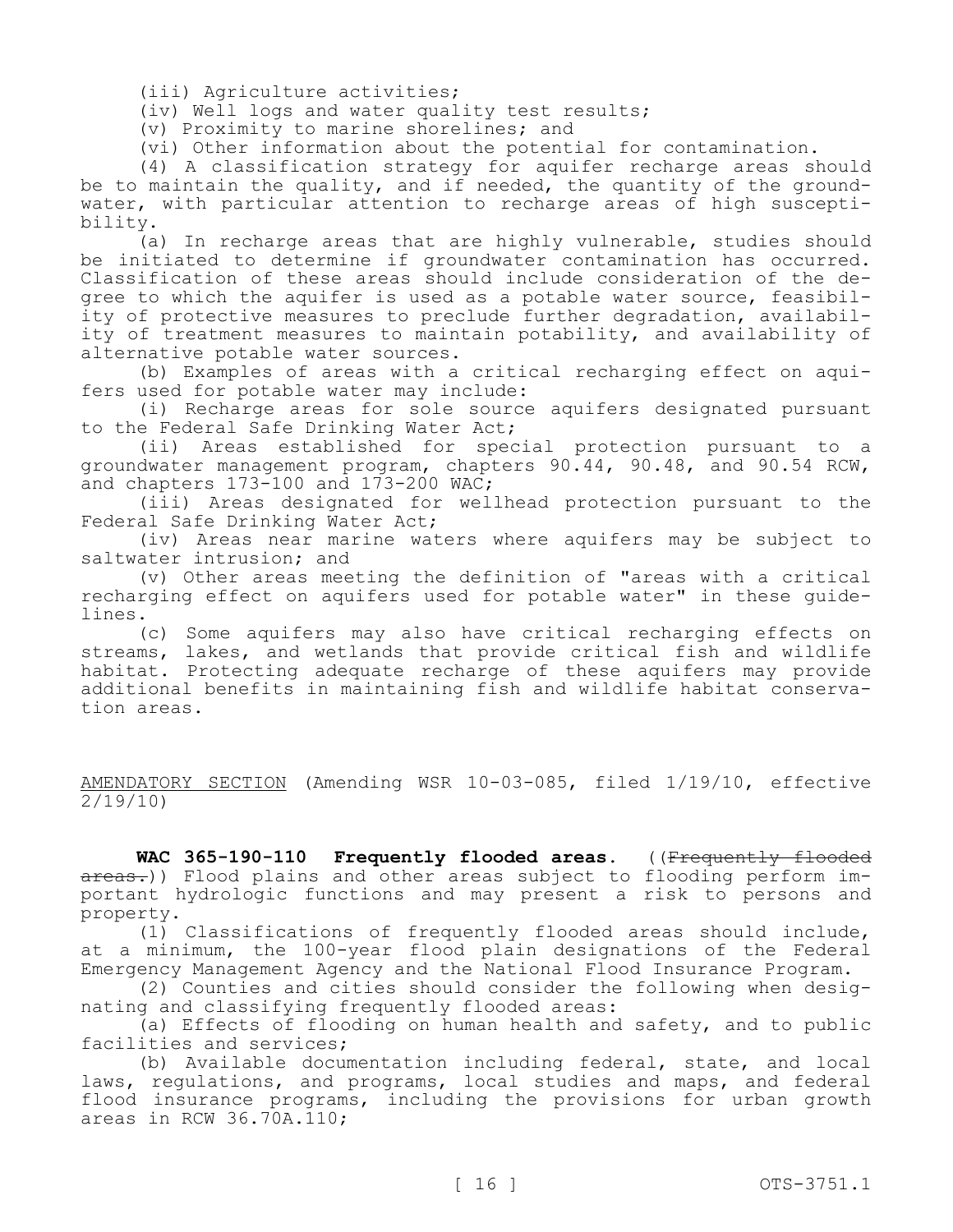(c) The future flow flood plain, defined as the channel of the stream and that portion of the adjoining flood plain that is necessary to contain and discharge the base flood flow at build out;

(d) The potential effects of tsunami, high tides with strong winds, sea level rise, and extreme weather events, including those potentially resulting from global climate change;

(e) Greater surface runoff caused by increasing impervious surfaces.

AMENDATORY SECTION (Amending WSR 10-03-085, filed 1/19/10, effective  $\frac{2}{19/10}$ 

**WAC 365-190-120 Geologically hazardous areas.** (1) ((Geologically hazardous areas.)) Geologically hazardous areas include areas susceptible to erosion, sliding, earthquake, or other geological events. They pose a threat to the health and safety of citizens when incompatible commercial, residential, or industrial development is sited in areas of significant hazard.

(2) Some geological hazards can be reduced or mitigated by engineering, design, or modified construction or mining practices so that risks to public health and safety are minimized. When technology cannot reduce risks to acceptable levels, building in geologically hazardous areas must be avoided. The distinction between avoidance and compensatory mitigation should be considered by counties and cities that do not currently classify geological hazards, as they develop their classification scheme.

(3) Areas that are susceptible to one or more of the following types of hazards shall be classified as a geologically hazardous area:

- (a) Erosion hazard;
- (b) Landslide hazard;
- (c) Seismic hazard; or

(d) Areas subject to other geological events such as coal mine hazards and volcanic hazards including: Mass wasting, debris flows, rock falls, and differential settlement.

(4) Counties and cities should assess the risks and classify geologically hazardous areas as either:

- (a) Known or suspected risk;
- (b) No known risk; or

(c) Risk unknown - data are not available to determine the presence or absence of risk.

(5) Erosion hazard areas include areas likely to become unstable, such as bluffs, steep slopes, and areas with unconsolidated soils. Erosion hazard areas may also include coastal erosion areas: This information can be found in the Washington state coastal atlas available from the department of ecology. Counties and cities may consult with the United States Department of Agriculture Natural Resources Conservation Service for data to help identify erosion hazard areas.

(6) Landslide hazard areas include areas subject to landslides based on a combination of geologic, topographic, and hydrologic factors. They include any areas susceptible to landslide because of any combination of bedrock, soil, slope (gradient), slope aspect, structure, hydrology, or other factors, and include, at a minimum, the following:

(a) Areas of historic failures, such as: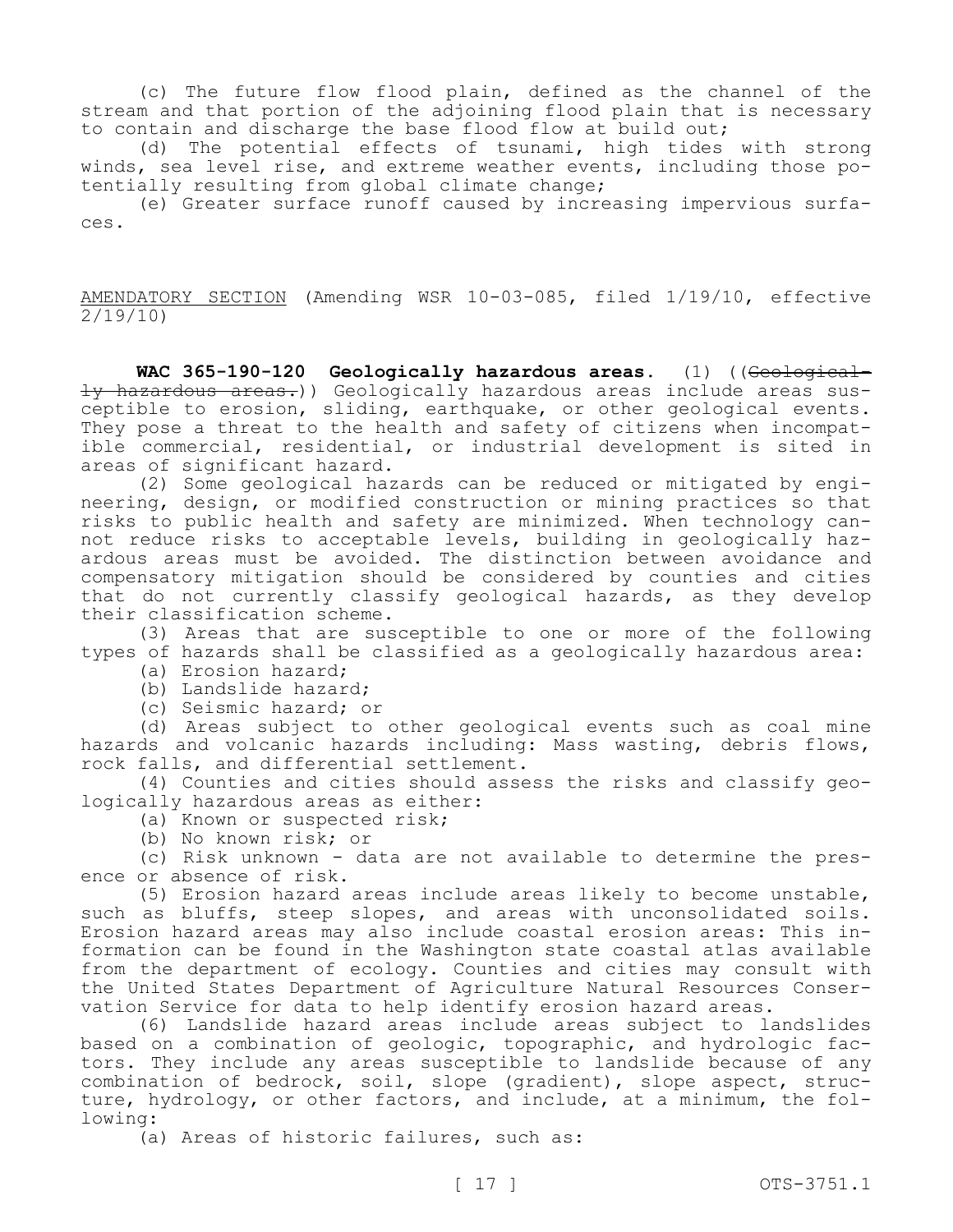(i) Those areas delineated by the United States Department of Agriculture Natural Resources Conservation Service as having a significant limitation for building site development;

(ii) Those coastal areas mapped as class u (unstable), uos (unstable old slides), and urs (unstable recent slides) in the department of ecology Washington coastal atlas; or

(iii) Areas designated as quaternary slumps, earthflows, mudflows, lahars, or landslides on maps published by the United States Geological Survey or Washington department of natural resources.

(b) Areas with all three of the following characteristics:

(i) Slopes steeper than  $((fifteen))$  15 percent;

(ii) Hillsides intersecting geologic contacts with a relatively permeable sediment overlying a relatively impermeable sediment or bedrock; and

(iii) Springs or groundwater seepage.

(c) Areas that have shown movement during the holocene epoch (from ( $(\text{ten }$  thousand)) 10,000 years ago to the present) or which are underlain or covered by mass wastage debris of this epoch;

(d) Slopes that are parallel or subparallel to planes of weakness (such as bedding planes, joint systems, and fault planes) in subsurface materials;

(e) Slopes having gradients steeper than  $((e\texttt{i}q\texttt{h}t\texttt{y}))$  80 percent subject to rockfall during seismic shaking;

(f) Areas potentially unstable as a result of rapid stream incision, stream bank erosion, and undercutting by wave action, including stream channel migration zones;

(g) Areas that show evidence of, or are at risk from snow avalanches;

(h) Areas located in a canyon or on an active alluvial fan, presently or potentially subject to inundation by debris flows or catastrophic flooding; and

(i) Any area with a slope of  $((forty))$  40 percent or steeper and with a vertical relief of ((<del>ten</del>)) <u>10</u> or more feet except areas composed of bedrock. A slope is delineated by establishing its toe and top and measured by averaging the inclination over at least  $((\text{ten}))$  10 feet of vertical relief.

(7) Seismic hazard areas must include areas subject to severe risk of damage as a result of earthquake induced ground shaking, slope failure, settlement or subsidence, soil liquefaction, surface faulting, or tsunamis. Settlement and soil liquefaction conditions occur in areas underlain by cohesionless soils of low density, typically in association with a shallow groundwater table. One indicator of potential for future earthquake damage is a record of earthquake damage in the past. Ground shaking is the primary cause of earthquake damage in Washington, and ground settlement may occur with shaking. The strength of ground shaking is primarily affected by:

(a) The magnitude of an earthquake;

(b) The distance from the source of an earthquake;

(c) The type or thickness of geologic materials at the surface; and

(d) The type of subsurface geologic structure.

(8) Other geological hazard areas:

(a) Volcanic hazard areas must include areas subject to pyroclastic flows, lava flows, debris avalanche, or inundation by debris flows, lahars, mudflows, or related flooding resulting from volcanic activity.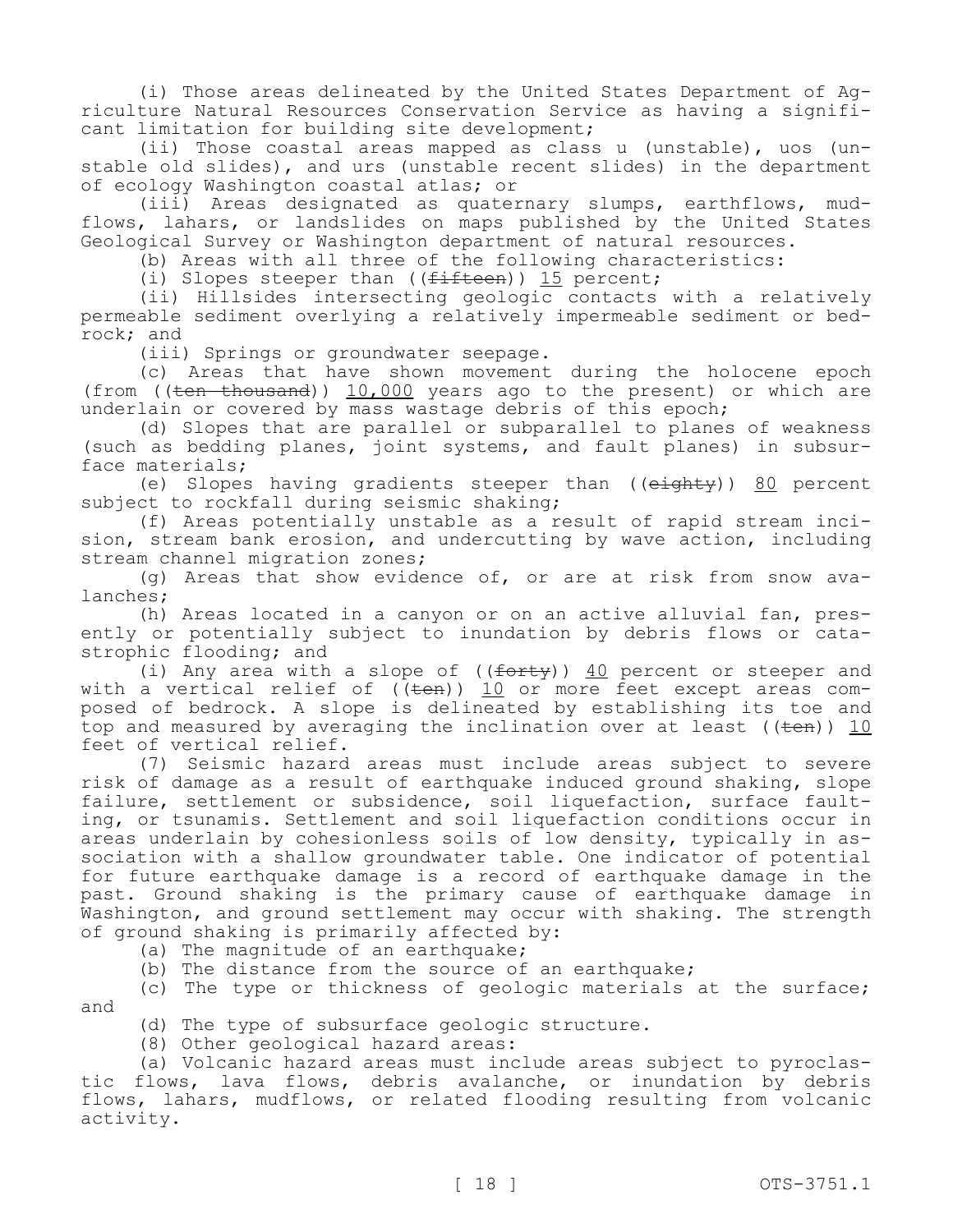(b) Mine hazard areas are those areas underlain by, adjacent to, or affected by mine workings such as adits, gangways, tunnels, drifts, or air shafts. Factors which should be considered include: Proximity to development, depth from ground surface to the mine working, and geologic material.

AMENDATORY SECTION (Amending WSR 10-03-085, filed 1/19/10, effective 2/19/10)

**WAC 365-190-130 Fish and wildlife habitat conservation areas.**  (1) "Fish and wildlife habitat conservation" means land management for maintaining populations of species in suitable habitats within their natural geographic distribution so that the habitat available is sufficient to support viable populations over the long term and isolated subpopulations are not created. Fish and wildlife habitat conservation areas do not include such artificial features or constructs as irrigation delivery systems, irrigation infrastructure, irrigation canals, or drainage ditches that lie within the boundaries of and are maintained by a port district or an irrigation district or company. This does not mean maintaining all individuals of all species at all times, but it does mean not degrading or reducing populations or habitats so that they are no longer viable over the long term. Counties and cities should engage in cooperative planning and coordination to help assure long term population viability.

Fish and wildlife habitat conservation areas contribute to the state's biodiversity and occur on both publicly and privately owned lands. Designating these areas is an important part of land use planning for appropriate development densities, urban growth area boundaries, open space corridors, and incentive-based land conservation and stewardship programs.

(2) Fish and wildlife habitat conservation areas that must be considered for classification and designation include:

(a) Areas where endangered, threatened, and sensitive species have a primary association;

(b) Habitats and species of local importance, as determined locally;

(c) Commercial and recreational shellfish areas;

(d) Kelp and eelgrass beds; herring, smelt, and other forage fish spawning areas;

(e) Naturally occurring ponds under  $((\text{twenty}))$  20 acres and their submerged aquatic beds that provide fish or wildlife habitat;

(f) Waters of the state;

(g) Lakes, ponds, streams, and rivers planted with game fish by a governmental or tribal entity; and

(h) State natural area preserves, natural resource conservation areas, and state wildlife areas.

(3) When classifying and designating these areas, counties and cities must include the best available science, as described in chapter 365-195 WAC.

(a) Counties and cities should consider the following:

(i) Creating a system of fish and wildlife habitat with connections between larger habitat blocks and open spaces, integrating with open space corridor planning where appropriate;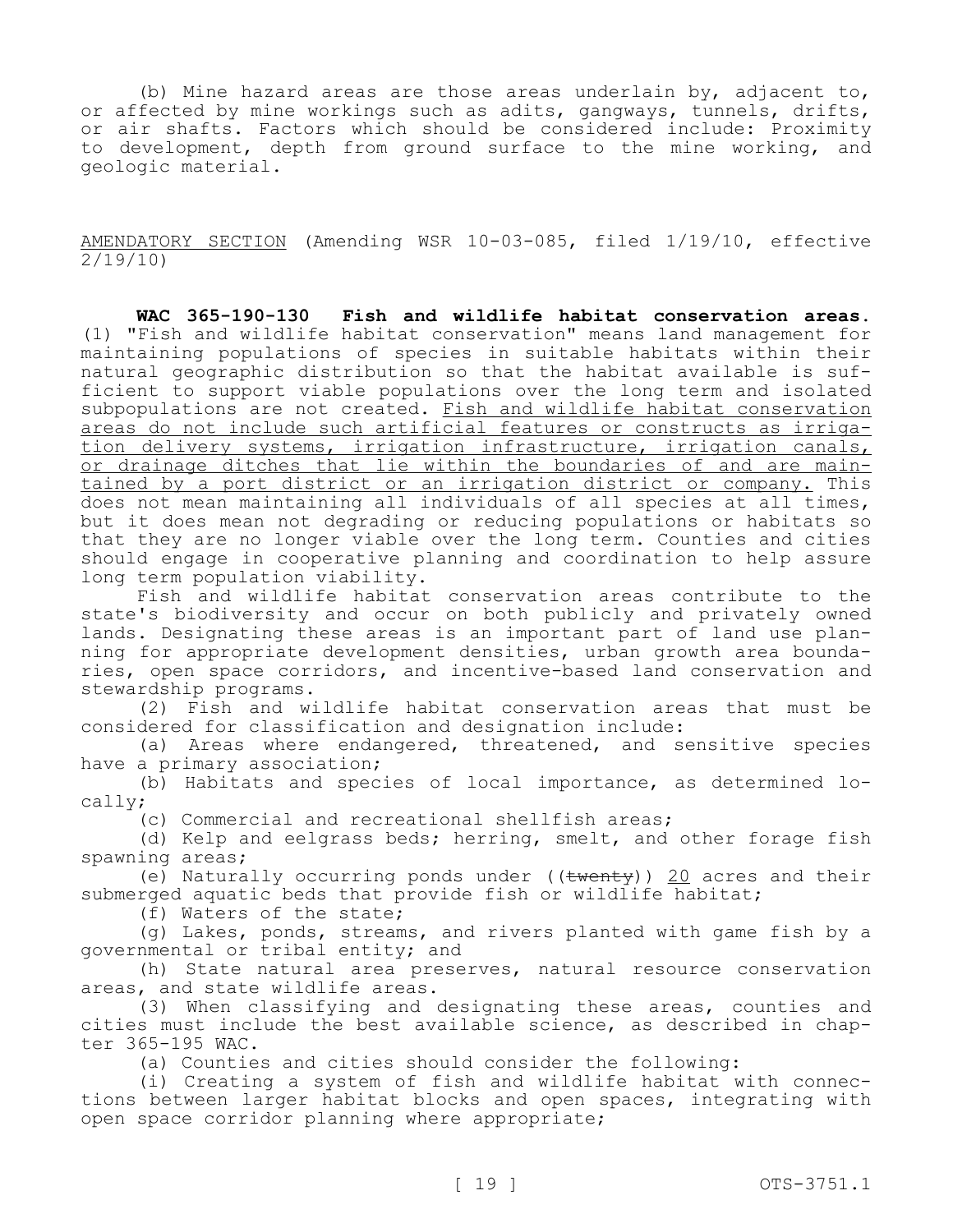(ii) Level of human activity in such areas including presence of roads and level of recreation type (passive or active recreation may be appropriate for certain areas and habitats);

(iii) Protecting riparian ecosystems including salmonid habitat, which also includes marine nearshore areas;

(iv) Evaluating land uses surrounding ponds and fish and wildlife habitat conservation areas that may negatively impact these areas, or conversely, that may contribute positively to their function;

(v) Establishing buffer zones around these areas to separate incompatible uses from habitat areas;

(b) Counties and cities may also consider the following:

(i) Potential for restoring lost and impaired salmonid habitat;

(ii) Potential for designating areas important for local and ecoregional biodiversity; and

(iii) Establishing or enhancing nonregulatory approaches in addition to regulatory methods to protect fish and wildlife habitat conservation areas.

(4) Sources and methods.

(a) Endangered, threatened and sensitive species. Counties and cities should identify and classify seasonal ranges and habitat elements where federal and state listed endangered, threatened and sensitive species have a primary association and which, if altered, may reduce the likelihood that the species will persist over the long term. Counties and cities ((should)) must consult current information on priority habitats and species identified by the Washington state department of fish and wildlife. Recovery plans and management recommendations for many of these species are available from the Unites States Fish and Wildlife Service, the National Marine Fisheries Service and the Washington state department of fish and wildlife. Additional information that must be consulted is ((also)) available from the Washington state department of natural resources, natural heritage program, and aquatic resources program.

(b) Habitats and species areas of local importance. Counties and cities should identify, classify and designate locally important habitats and species. Counties and cities ((should)) must consult current information on priority habitats and species identified by the Washington state department of fish and wildlife. Priority habitat and species information includes endangered, threatened and sensitive species, but also includes candidate species and other vulnerable and unique species and habitats. While these priorities are those of the Washington state department of fish and wildlife, they should be considered by counties and cities as they include the best available science. The Washington state department of fish and wildlife can also provide assistance with identifying and mapping important habitat areas at various landscape scales. Similarly, the Washington state department of natural resources' natural heritage program ((ean provide a)) includes a list of high quality ecological communities and systems and rare plants that must be consulted.

(c) Shellfish areas. All public and private tidelands or bedlands suitable for shellfish harvest shall be classified as critical areas. Counties and cities should consider both commercial and recreational shellfish areas. Counties and cities should consider the Washington state department of health classification of commercial and recreational shellfish growing areas to determine the existing condition of these areas. Further consideration should be given to the vulnerability of these areas to contamination. Shellfish protection districts es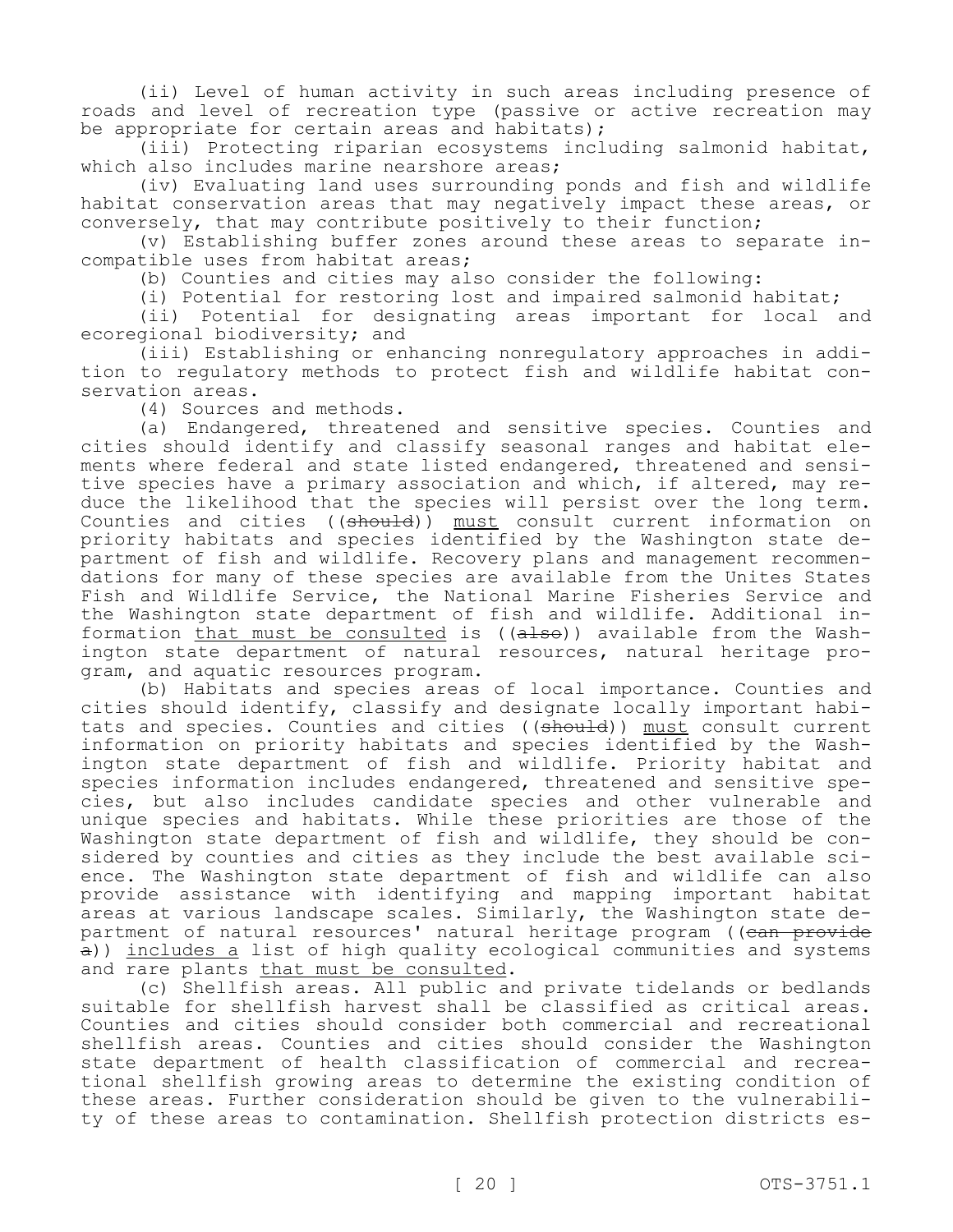tablished pursuant to chapter 90.72 RCW shall be included in the classification of critical shellfish areas.

(d) Kelp and eelgrass beds; herring, smelt and other forage fish spawning areas. Counties and cities must classify kelp and eelgrass beds, identified by the Washington state department of natural resources and the department of ecology. Though not an inclusive inventory, locations of kelp and eelgrass beds are compiled in the Washington coastal atlas published by the department of ecology. Herring, smelt and other forage fish spawning times and locations are outlined in WAC 220-110-240 through 220-110-271.

(e) Naturally occurring ponds under  $((\text{twenty}))$  20 acres and their submerged aquatic beds that provide fish or wildlife habitat. Naturally occurring ponds do not include ponds deliberately designed and created from dry sites, such as canals, detention facilities, wastewater treatment facilities, farmponds, temporary construction ponds (of less than three years duration) and landscape amenities. However, naturally occurring ponds may include those artificial ponds intentionally created from dry areas in order to mitigate conversion of ponds, if permitted by a regulatory authority.

(f) Waters of the state.

(i) Waters of the state are defined in RCW 90.48.020 and include lakes, rivers, ponds, streams, inland waters, underground waters, salt waters, and all other surface waters and ((water courses)) watercourses in Washington. Stream types are classified in Title 222 WAC, the forest practices regulations. Counties and cities may use the classification system established in WAC 222-16-030 to classify waters of the state. Counties and cities using the water types defined in WAC 222-16-030 or 222-16-031 (interim) should not rely solely on Washington state department of natural resources maps of these stream types for purposes of regulating land uses or establishing stream buffers.

(ii) Counties and cities that use the stream typing system developed by the department of natural resources should develop a process to verify actual stream conditions, identify flow alterations, and locate fish passage barriers by conducting a field visit. Field verification of all intermittent or nonfish bearing streams should occur during the wet season months of October to March or as determined locally.

(iii) Counties and cities may consider the following factors when classifying waters of the state as fish and wildlife habitat conservation areas:

(A) Species present which are endangered, threatened or sensitive, and other species of concern;

(B) Species present which are sensitive to habitat manipulation (e.g., priority habitats and species program);

(C) Historic presence of species of local importance;

(D) Existing surrounding land uses that are incompatible with salmonid habitat;

(E) Presence and size of riparian ecosystems;

(F) Existing water rights; and

(G) The intermittent nature of some waters of the state.

(g) Lakes, ponds, streams, and rivers planted with game fish. This includes game fish planted in these water bodies under the auspices of a federal, state, local, or tribal program or which supports priority fish species as identified by the Washington state department of fish and wildlife.

(h) State natural area preserves, natural resource conservation areas, and state wildlife areas. Natural area preserves and natural